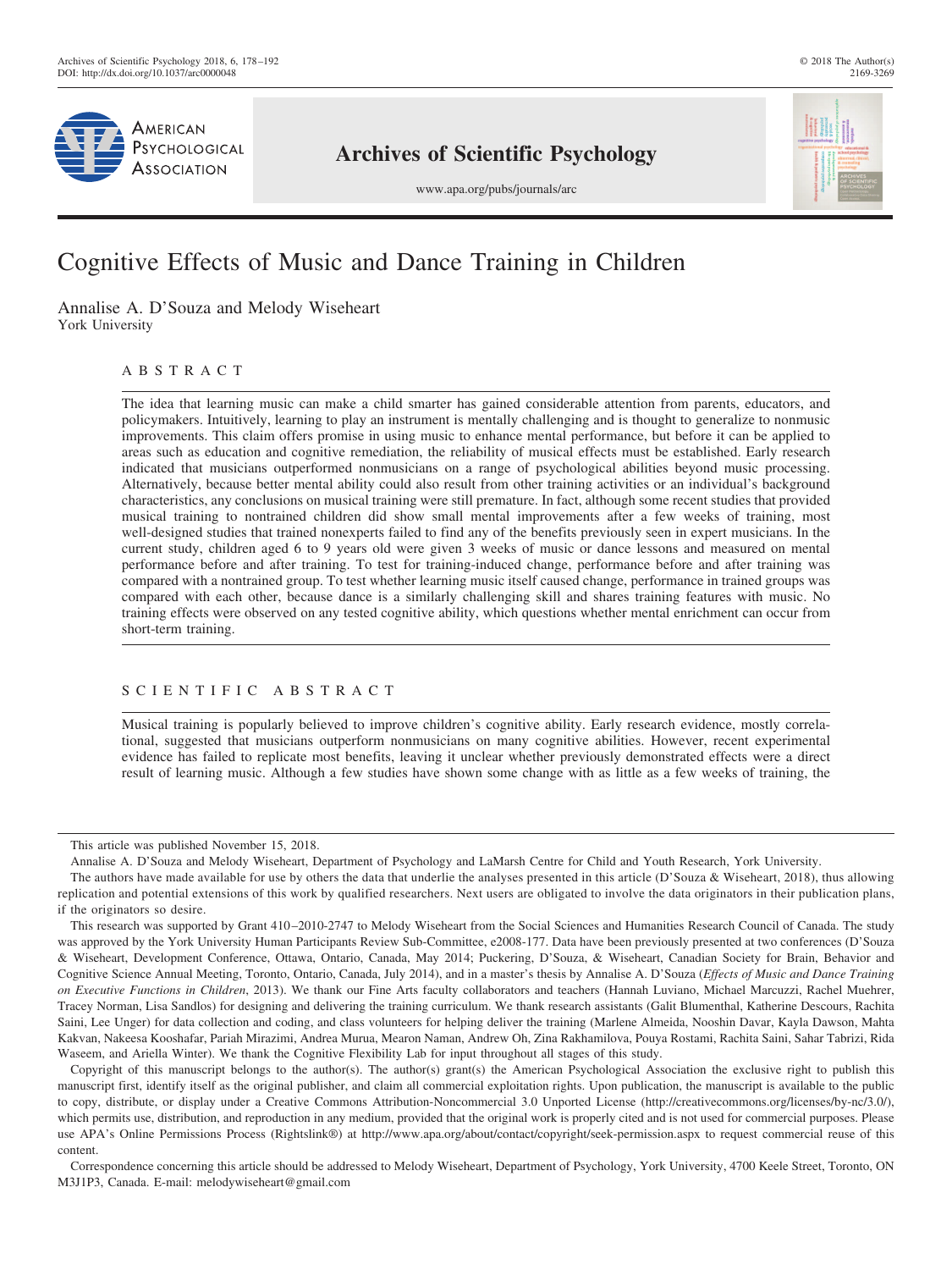larger training literature shows that transfer of skills between unrelated areas is extremely rare, especially in properly controlled studies. The current study used an experimental design to assess the cause (whether music uniquely produces change) and the effect (which cognitive abilities are impacted) of the link between music and cognition. Six- to 9-year-old children  $(n = 75)$  with no prior training were randomly allocated to 3 weeks of music or dance training. Cognitive performance before and after training was compared between trained groups, because both training forms share features of training plus a nontrained control group to isolate training-induced change from normal maturation. No changes were found on any measured ability (inhibitory control, working memory, task switching, processing speed, receptive vocabulary, and nonverbal intelligence). Findings confirm evidence from the general training literature that training-induced improvements on cognitive performance are unlikely. Short-term training effects have a much narrower scope than previous evidence suggests.

*Keywords:* music, dance, cognition, task switching, training *Supplemental materials:* http://dx.doi.org/10.1037/arc0000048.supp *Data repository:* [https://doi.org/10.3886/ICPSR37080.v1](http://doi.org/10.3886/ICPSR37080.v1)

Over the past few decades, the idea that musical training improves mental functioning has gained popularity in research and public spheres. Supporting this notion, a body of early research evidence demonstrated that musicians outperform nonmusicians across psychological measures. Neuroimaging evidence also found substantial structural and functional differences in the brains of musicians, such that musicians were often described as a model for neural plasticity [\(Jäncke, 2009;](#page-11-1) [Münte, Altenmüller, & Jäncke, 2002;](#page-12-0) [Rodrigues, Lou](#page-13-0)[reiro, & Caramelli, 2010\)](#page-13-0). In contrast to early findings, recent evidence has repeatedly failed to replicate a musician advantage, especially when using better methodology, leaving it inconclusive as to whether musical training influences cognition [\(Mehr, 2015;](#page-12-1) [Sala &](#page-13-1) [Gobet, 2017b\)](#page-13-1).

If effects did exist, what it is about music that causes benefits remains an open question. The implied process, whereby learning in one situation influences performance in another situation, is termed *transfer of skills* or *generalizability of learning* [\(Royer, Mestre, &](#page-13-2) [Dufresne, 2005;](#page-13-2) [Singley & Anderson, 1989\)](#page-13-3). Transfer can be conceptualized as a similarity continuum, whereby near transfer refers to change on skills that closely resemble the training domain and far transfer to skills with little overlap with the training domain [\(Barnett](#page-10-0) [& Ceci, 2002\)](#page-10-0). The amount of observed transfer is a function of the overlap between trained and measured abilities [\(Lövdén, Bäckman,](#page-12-2) [Lindenberger, Schaefer, & Schmiedek, 2010;](#page-12-2) [Morris, Bransford, &](#page-12-3) [Franks, 1977;](#page-12-3) [Thorndike & Woodworth, 1901\)](#page-13-4). Demonstrations of near transfer between related skills are common, whereas far transfer, such as from skill learning to cognition, is rare [\(Green & Bavelier,](#page-11-2) [2008;](#page-11-2) [Noack, Lövdén, Schmiedek, & Lindenberger, 2009;](#page-12-4) [Slagter,](#page-13-5) [Davidson, & Lutz, 2011\)](#page-13-5).

#### **Musical Training and Cognition**

As would be expected, musicians show near transfer to abilities trained in music—for example, auditory and motor performance [\(Schellenberg, 2016\)](#page-13-6). Beyond similar abilities, musicians show far transfer to extramusical abilities such as linguistic aptitude, mathematics, vocabulary, and visuospatial ability. Improvements on different cognitive abilities have been separately demonstrated but could be combined to propose that music has a general benefit across cognitive abilities [\(Schellenberg, 2009\)](#page-13-7).

Early studies found that receiving music lessons enhanced general intelligence [\(Schellenberg, 2004,](#page-13-8) [2006\)](#page-13-9). These studies were used to support a general benefit of music, with general intelligence as the candidate underlying the effect. However, subsequent investigations on intelligence in musicians failed to replicate effects across intelli-

gence tests (verbal and nonverbal intelligence, full-scale IQ; [Mehr,](#page-12-5) [Schachner, Katz, & Spelke, 2013\)](#page-12-5).

Another proposed ability underlying a general benefit is executive functions, higher order cognitive abilities for goal-related behavior such as working memory, inhibition and interference control, task switching, and planning [\(Diamond, 2013;](#page-11-3) [Diamond & Lee, 2011;](#page-11-4) [Miyake et al., 2000\)](#page-12-6). Music may influence executive functions, which then influence general intelligence, thus mediating a general cognitive effect [\(Hannon & Trainor, 2007\)](#page-11-5). Evidence for a mediation is unsettled [\(Degé, Kubicek, & Schwarzer, 2011;](#page-11-6) cf. [Schellenberg, 2011\)](#page-13-10), but a link between music and separate executive functions has received some support. Correlational studies have found that expert musicians have better performance than their nontrained counterparts across different measures (simple and complex) and subdomains of working memory (auditory, visuospatial, and the central executive), whereas others have found it only on certain measures or not at all [\(Lee, Lu,](#page-12-7) [& Ko, 2007;](#page-12-7) cf. [Hansen, Wallentin, & Vuust, 2013;](#page-11-7) [Roden, Grube,](#page-13-11) [Bongard, & Kreutz, 2014;](#page-13-11) [Slevc, Davey, Buschkuehl, & Jaeggi,](#page-13-12) [2016\)](#page-13-12). Similarly, inhibition benefits have been found on some tasks but are not always replicated (cf. [Bugos, 2010;](#page-10-1) [Janus, Lee, Moreno, &](#page-12-8) [Bialystok, 2016;](#page-12-8) [Joret, Germeys, & Gidron, 2017;](#page-12-9) [Slevc et al., 2016\)](#page-13-12). Task switching has demonstrated the most consistent benefits [\(Degé,](#page-11-8) [Wehrum, Stark, & Schwarzer, 2011;](#page-11-8) [Hanna-Pladdy & MacKay, 2011;](#page-11-9) [Isaacs & Trofimovich, 2011;](#page-11-10) [Zuk, Benjamin, Kenyon, & Gaab, 2014\)](#page-14-0).

We suggest a that third candidate for general benefits is processing speed. Like general intelligence and executive functions, processing speed is theorized to underlie performance across many cognitive tasks [\(Salthouse, 1993,](#page-13-13) [1996\)](#page-13-14). Like the other abilities, processing speed improvements have also been found in musicians [\(Bugos, 2010;](#page-10-1) [Bugos & Mostafa, 2011;](#page-10-2) [Roden, Könen, et al., 2014\)](#page-13-15). However, because a musician advantage is not always replicated across studies, nor across measures in a single study, a general cognitive benefit from music is unlikely. Further, a cognitive advantage in musicians does not always translate to real-world improvement on academic success [\(Cox & Stephens, 2006;](#page-11-11) [Fitzpatrick, 2006;](#page-11-12) [Isaacs & Tromovich,](#page-11-10) [2011\)](#page-11-10), as would be expected if a general effect existed.

# **The Need for Experimental Trials of Musical Training**

The majority of music studies share a fundamental limitation: the use of correlational or quasi-experimental designs that compare musicians with nontrained individuals. This nonexperimental evidence does not rule out alternate explanations such as reverse causality (i.e., children with better cognition take music) or nonmusical factors that also impact cognitive performance. Musicians differ from nonmusicians on several background characteristics other than musical train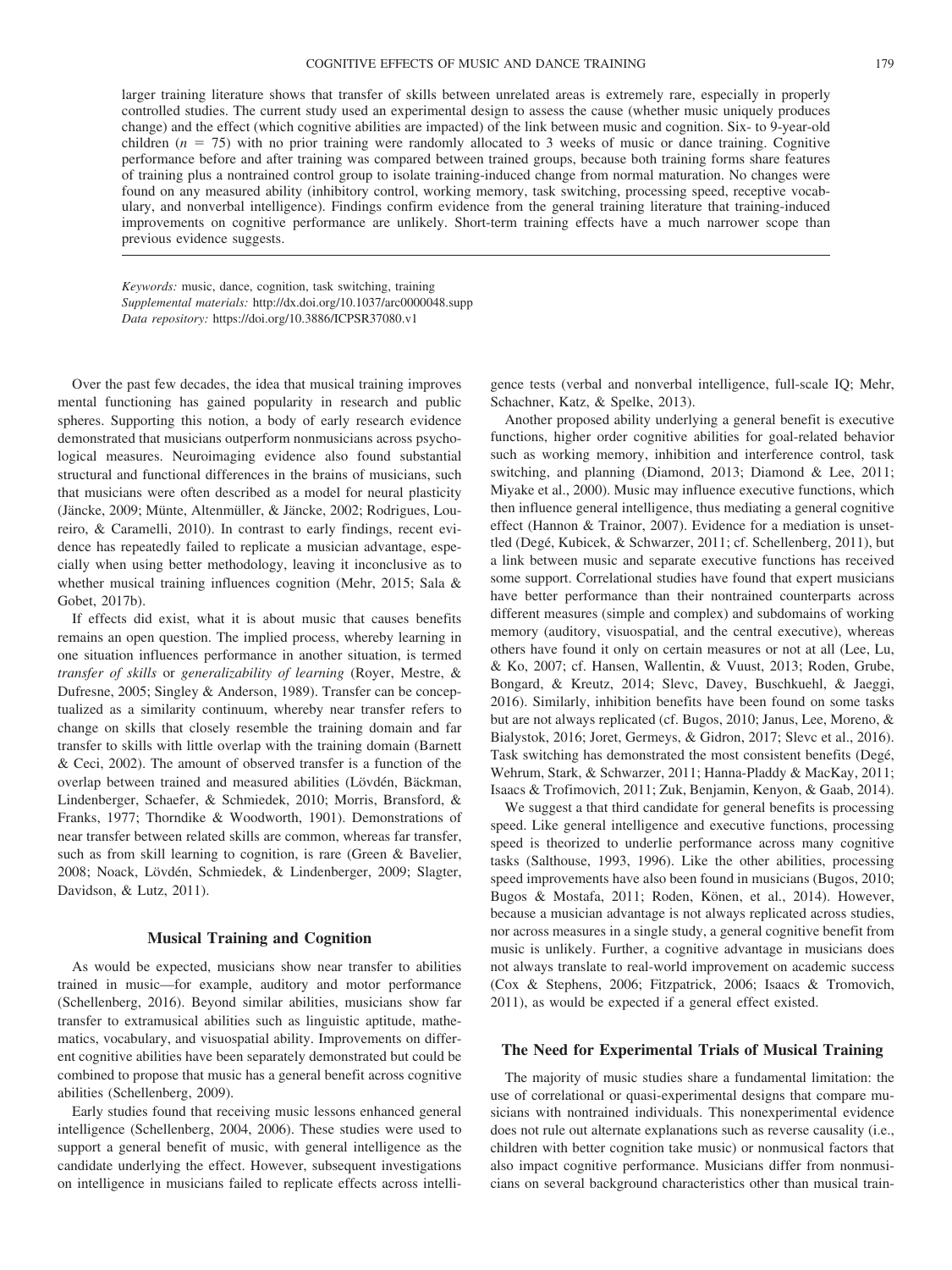ing—for example, socioeconomic status, genetically inherited cognitive ability, and an academic self-concept, any of which could have produced purported training effects [\(Degé, Wehrum, Stark, &](#page-11-13) [Schwarzer, 2014;](#page-11-13) [Mosing, Madison, Pedersen, & Ullén, 2015\)](#page-12-10).

Many researchers have highlighted the need for rigorously controlled trials to confirm whether musical training itself causes ob-served benefits (Črnčec, Wilson, & Prior, 2006; [Hargreaves & Ak](#page-11-15)[sentijevic, 2011;](#page-11-15) [Mehr et al., 2013;](#page-12-5) [Merrett, Peretz, & Wilson, 2013;](#page-12-11) [Rodrigues et al., 2010;](#page-13-0) [Schellenberg & Winner, 2011;](#page-13-16) [Slevc et al.,](#page-13-12) [2016;](#page-13-12) [Zuk et al., 2014\)](#page-14-0). The few studies that used an experimental design provide a different picture than that suggested by nonexperimental evidence. The majority of experimental designs have failed to consistently replicate better intelligence from musical training [\(Mehr](#page-12-5) [et al., 2013\)](#page-12-5). Limited benefits have been experimentally demonstrated on some cognitive abilities with as little as a few weeks of training [\(Janus et al., 2016;](#page-12-8) [Moreno et al., 2011;](#page-12-12) cf. [Mehr et al., 2013\)](#page-12-5).

A recent critical review failed to find conclusive support for benefits of music interventions on child cognitive development [\(Dumont,](#page-11-16) [Syurina, Feron, & van Hooren, 2017\)](#page-11-16). A meta-analysis of experimental evidence in children similarly concluded that musical training does not reliably impact general cognitive ability, but benefits on individual abilities were supported [\(Sala & Gobet, 2017b\)](#page-13-1). The strongest effect sizes were for measures of memory and intelligence, with a small effect size on a few other cognitive measures (mathematics, reading, and visuospatial ability). Importantly, there was an inverse relationship between effect size and methodological quality, highlighting the value of experimental designs.

# **Reasons for Transfer of Training Effects From Music**

For the cases in which a musician advantage has been documented, a question that follows is why music elicits changes in cognition. Existing music research has examined trained groups on extant cognitive measures and anticipated training effects with little discussion of why music may elicit extramusical effects [\(Gazzaniga, 2008\)](#page-11-17). Implicitly or explicitly, researchers have assumed that the improved cognition observed in musicians results from musical training itself. Because music is a mentally challenging activity, it is plausible that the cognitive effort inherent to learning music could extend to cognitive performance outside the musical domain.

Independent streams of research outside the musical training literature have suggested that other forms of training can also augment cognition [\(Green & Bavelier, 2008;](#page-11-2) [Sala & Gobet, 2017a;](#page-13-17) [Slagter et](#page-13-5) [al., 2011\)](#page-13-5). Although far transfer to cognition is rare for all training types, activities that successfully demonstrate enhancements are characterized by general features of training such as enhanced mood, progressive difficulty, maintaining arousal and motivation, and provision of feedback. In contrast, studies that directly compared training showed that cognitive benefits from learning music are not always equaled by other activities such as drama, natural science, speaking a second language, visual arts, or other leisure activities, even after being matched on structural and general training features [\(D'Souza,](#page-11-18) [Moradzadeh, & Wiseheart, in press;](#page-11-18) cf. [Janus et al., 2016;](#page-12-8) [Moradza](#page-12-13)[deh, Blumenthal, & Wiseheart, 2015;](#page-12-13) [Roden, Grube, et al., 2014;](#page-13-11) [Roden, Könen, et al., 2014;](#page-13-15) [Seinfeld, Figueroa, Ortiz-Gil, & Sanchez-](#page-13-18)[Vives, 2013\)](#page-13-18). Differential benefits between training types were found—music had cognitive benefits not seen in drama or visual arts, whereas other training types had benefits on noncognitive abilities (social skills in drama and visuospatial ability in visual arts; [Moreno](#page-12-12) [et al., 2011;](#page-12-12) [Schellenberg, 2004\)](#page-13-8) that were not seen with music, suggesting that the effects may be specific to musical training.

Musical training can be divided into fundamental elements specific to music, such as pitch and timbre ("body, space, time, energy, and relationship"; [Ontario Ministry of Education, 2009,](#page-12-14) p. 18). Most researchers have suggested that coordination of these elements produces benefits. Musicians learn to coordinate these elements simultaneously across sensory modalities (auditory, visual, tactile), across time, and for differing levels of performance [\(Moreno & Bidelman,](#page-12-15) [2014;](#page-12-15) [Pearce & Rohrmeier, 2012\)](#page-12-16). Coordinating multimodal demands is hypothesized to recruit top-down goal-directed cognitive processes when learning music [\(Hannon & Trainor, 2007\)](#page-11-5). High levels of cognitive abilities have been proposed for many aspects of music, such as to monitor performance and make changes [\(Kaganovich et al.,](#page-12-17) [2013\)](#page-12-17), switch between auditory streams [\(Loehr, Kourtis, Vesper,](#page-12-18) [Sebanz, & Knoblich, 2013\)](#page-12-18), attend to timing and rate change [\(Loehr,](#page-12-19) [Large, & Palmer, 2011\)](#page-12-19), and adjust to other performers [\(Palmer &](#page-12-20) [Deutsch, 2013\)](#page-12-20). Similar cognitive transfer has been found from musical training and training of attention [\(Neville et al., 2008\)](#page-12-21).

Rhythm entrainment also has been proposed as a mechanism for moderating the effects of music on cognition, particularly executive functions [\(Miendlarzewska & Trost, 2014;](#page-12-22) [Portowitz, Lichtenstein,](#page-12-23) [Egorova, & Brand, 2009\)](#page-12-23). Rhythm entrainment involves multimodal coordination but specifically in synchrony to an external beat or rhythm [\(Opacic, Stevens, & Tillmann, 2009\)](#page-12-24). Learning to control movement to timing in music transfers to other domains, such as from auditory to visual [\(Aagten-Murphy, Cappagli, & Burr, 2014\)](#page-10-3), and may transfer to cognitive benefits [\(Hansen et al., 2013\)](#page-11-7). Both multimodal coordination and rhythm entrainment characterize musical training but not other skills they were compared with (e.g., drama, natural science, visual arts), hence are possible explanations for why musical training demonstrated benefits. To test the uniqueness of musical training, the current study compares it with dance, a complex art form that overlaps with these proposed mechanisms but is separate from the key elements of music.

#### **Dance Training and Cognition**

Like music, dance training has demonstrated near and far transfer to nontrained abilities. Correlational studies found augmented performance in dancers compared with nondancers on composite measures of cognition but not on single measures of working memory, inhibition, or cognitive flexibility [\(Gondola, 1987;](#page-11-19) [Kat](#page-12-25)[tenstroth, Kalisch, Holt, Tegenthoff, & Dinse, 2013;](#page-12-25) [Kattenstroth,](#page-12-26) [Kolankowska, Kalisch, & Dinse, 2010;](#page-12-26) [Verghese, 2006\)](#page-13-19). Randomized controlled trials found that dance training can cause improvements in task switching but not interference control [\(Coubard,](#page-11-20) [Duretz, Lefebvre, Lapalus, & Ferrufino, 2011;](#page-11-20) [Kimura & Hozumi,](#page-12-27) [2012;](#page-12-27) [McKee & Hackney, 2013\)](#page-12-28).

A meta-analysis showed limited evidence that learning to dance is accompanied by higher nonverbal reasoning skills, including intelligence, but studies were unpublished and of poor quality, so no strong conclusions can be drawn [\(Keinänen, Hetland, & Winner, 2000\)](#page-12-29). Overall, as with music, there is limited empirical evidence suggesting cognitive benefits from learning dance. Although a musician benefit has been demonstrated across children, adults, and older adults, existing dance studies have only tested elderly participants, making the generalization to other age groups uncertain.

Like music training research, dance training can be characterized into fundamental elements specific to dance, such as body and space ("body, space, time, energy, and relationship"; [Ontario Min](#page-12-14)[istry of Education, 2009,](#page-12-14) p. 18). Although these are different from the elements trained in music, learning to combine these elements is similar to music, as it involves simultaneous coordination across sensory modalities (auditory, visual, tactile), across time and for differing levels of performance. As with music, coordinating multimodal demands is hypothesized to recruit top-down goal-directed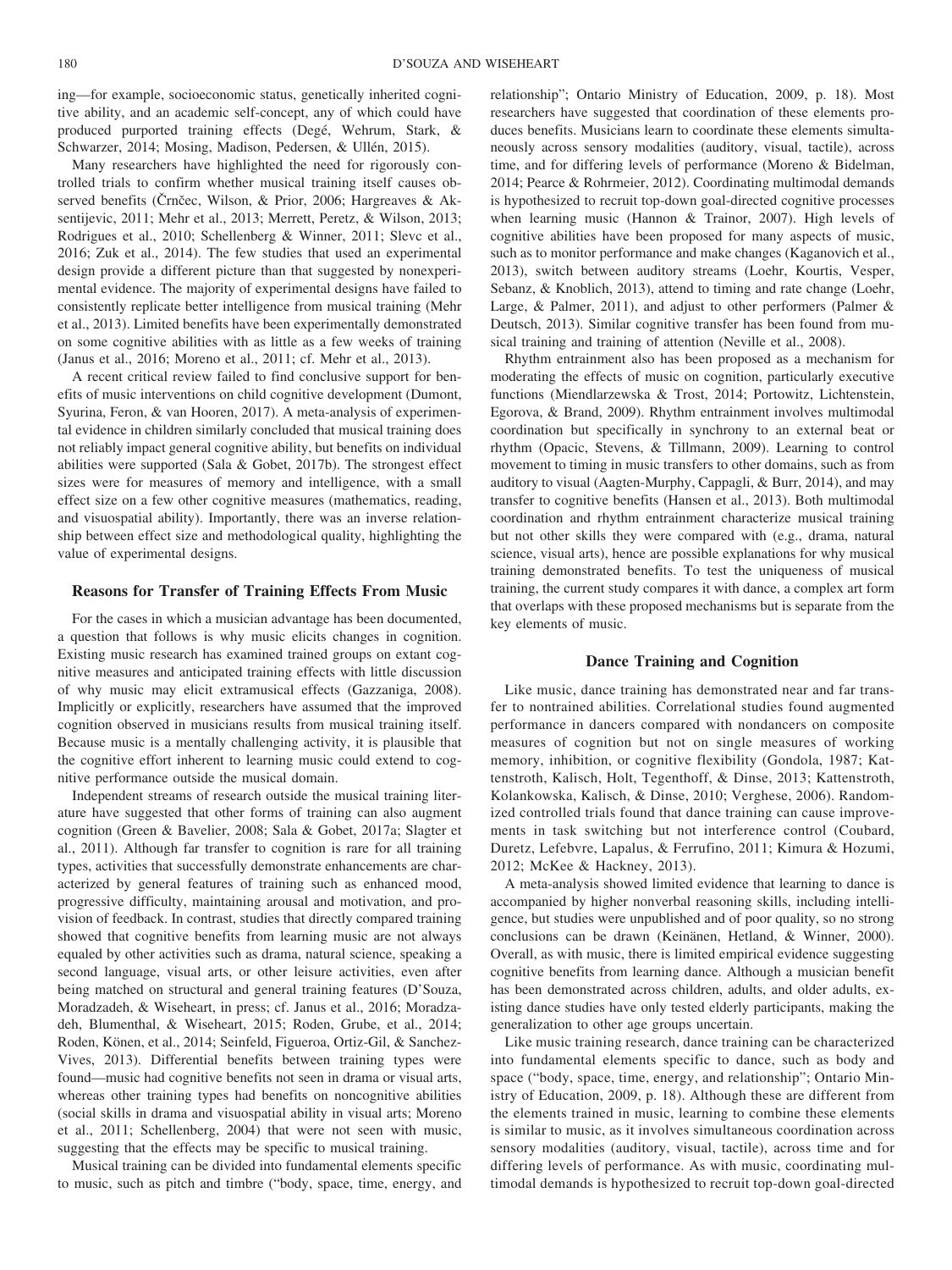cognitive processes, in this case, to organize perception and movement [\(Bläsing et al., 2012;](#page-10-4) [Dhami, Moreno, & DeSouza, 2015;](#page-11-21) [Foster, 2013;](#page-11-22) [Olsson, 2012;](#page-12-30) [Strait, Slater, O'Connell, & Kraus,](#page-13-20) [2015\)](#page-13-20). Synchronizing cognitive and motor activity in dance has been shown to transfer to the cognitive process of dual-tasking [\(Hamacher, Hamacher, Rehfeld, Hökelmann, & Schega, 2015\)](#page-11-23), which parallels a dual-tasking benefit seen in musicians [\(Moradza](#page-12-13)[deh et al., 2015\)](#page-12-13).

A more specific overlap in training components between dance and music is rhythm entrainment. Like music, dance involves a sequenced hierarchical structure arranged in space and time and entrained to auditory sounds [\(Opacic et al., 2009;](#page-12-24) [Sevdalis &](#page-13-21) [Keller, 2011\)](#page-13-21). Auditory and temporal stimuli (music, a beat, or sounds) are used in dance to cue movements to a rhythm. Importantly, programs with the exactly same movements as dance but not in a sequence do not show cognitive effects [\(Kimura & Hozumi,](#page-12-27) [2012;](#page-12-27) [Satoh et al., 2014\)](#page-13-22).

On one hand, music and dance can be characterized by different elements. On the other, they overlap in requiring effort for coordinating the individual elements (as proposed by mechanisms of multimodal coordination and rhythm entrainment). Both forms of training have also been linked to cognitive benefits. The similarity and differences between music and dance can be used to test the uniqueness of previously demonstrated effects of musical training. The current study investigated two main research questions related to the hypothesis of a musician advantage—that is, that music training influences cognition:

- 1. Music training produces general cognitive benefits: A hypothesized musician advantage assumes that musical training has a general effect on cognition. Using a large battery of cognitive tasks, changes in cognitive performance before and after training may have been demonstrated across all abilities measured (a general effect), some abilities (a specific effect), or none (no effect).
- 2. Music training uniquely influences cognition: A hypothesized musician advantage also assumes that effects of musical training are uniquely caused by music. By comparing musical training with dance training and no training in arts-naïve individuals, we could test whether any training effects were similar to both forms (because of shared features of music and dance training) or differential (because of music-specific features).

The null hypothesis for both questions predicted that trained and control groups should not differ on any of the cognitive abilities measured. Any previously observed benefits were because of a lack of controlled designs and are likely to have been caused by factors other than training that differentiated trained individuals from untrained individuals. The body of correlational evidence on cognitive benefits from music and dance training suggested that some benefits may be possible, but benefits have been inconsistently demonstrated across studies. The recent increase in null results from carefully controlled trials, and the small scope of cognitive transfer in the training literature also challenge previous correlational evidence to suggest that no training effects may exist.

#### **Method**

# **Participants**

Seventy-five typically developing children aged between 6 and 9 years old from monolingual communities in Ontario, Canada, [\(Statis-](#page-13-23)

[tics Canada, 2007a,](#page-13-23) [2007b\)](#page-13-24) took part in the study. All children assented to participate, and a parent or guardian provided informed consent. An a priori power analysis<sup>1</sup> was used to select the sample size that would provide at least 95% power. Participant characteristics are presented in [Table 1.](#page-4-0) Training groups did not differ significantly on any background variables (age, sex, years of mother's education, preintervention nonverbal IQ) or on the unit of delivery (training site/location; all  $ps > 0.1$ ), so these factors were collapsed in subsequent analyses.

Participants were randomly assigned to either music or dance training groups after stratifying for age, nonverbal intelligence, and gender. The training groups were not significantly different from each other on the dependent variables (*p*s .250), except on the Flanker task  $(p = .020)$ . As a baseline comparison, a passive control group was collected from the same recruitment locations using the same exclusion criteria. The control group was not statistically different from the training groups on any of the dependent variables prior to the intervention ( $p_s$   $>$  .250), making it a suitable comparison despite the lack of random assignment.

# **Materials and Procedure**

Training curriculums were designed using national guidelines to enable age-appropriate, externally valid, and standardized programs [\(Ontario Ministry of Education, 2009\)](#page-12-14). Lesson plans are available in Files A and B of the [online supplemental materials.](http://dx.doi.org/10.1037/arc0000048.supp) Each program focused on teaching the core elements for the training domain [\(On](#page-12-14)[tario Ministry of Education, 2009,](#page-12-14) p. 18).

The music program taught instruments (ukuleles, steel drums, and a xylophone) and singing, and the dance program taught movement. Temporal training was common to both programs. A percussion instrument was used in both to count timing. Structure was common to both programs, via duration, harmony, and form in music, and space, time, and relationship in dance. Motor control was common to both programs, using instruments in the music program and one's body in dance. Sound was also common in both programs, although it was directly trained in music (development of auditory skills by focusing on pitch, dynamics and other expressive controls, timbre, and harmony) and as an ancillary in dance (for movement to a beat and physical expression informed by the tone of the music). Finally, these elements were combined in both programs to produce synchronized movements based on timing and structure (rhythm entrainment), sound, and expression, and in relationship to other performers.

Programs were administered as a summer day camp for 2 hr a day, 5 days a week, for 3 weeks in dance studios and public schools. Training included direct instruction and group activities, with a public performance at the end of the training. Teachers were faculty from York University's Faculty of Fine Arts, and all teachers had a graduate degree in their respective arts domain plus previous experience teaching children. Volunteers assisted with the programs to ensure a 5:1 supervision ratio.

Before and after training (or a gap for the nontrained group), participants were tested on various cognitive measures. Tasks as-

<sup>1</sup> Calculated power was to find a within–between interaction in a repeated measures ANOVA for a medium effect size  $(f = 0.25; \text{ Cohen}, 1969, p. 348)$ , three groups, two measurements per group (pre and post), and a correlation among measures of 0.7. The required total sample size was 42. A medium effect size was selected based on previous studies of musical training and cognition studies in children (Sala  $\&$  Gobet, 2017b). For a small effect size  $(f = 0.1)$ , the required total sample size would be 237 for the same parameters and a correlation among measures of 0.7 (the minimum reliability of the measures used), or 150 for the same parameters and a correlation among measures of 0.81 (the average reliability of the measures used).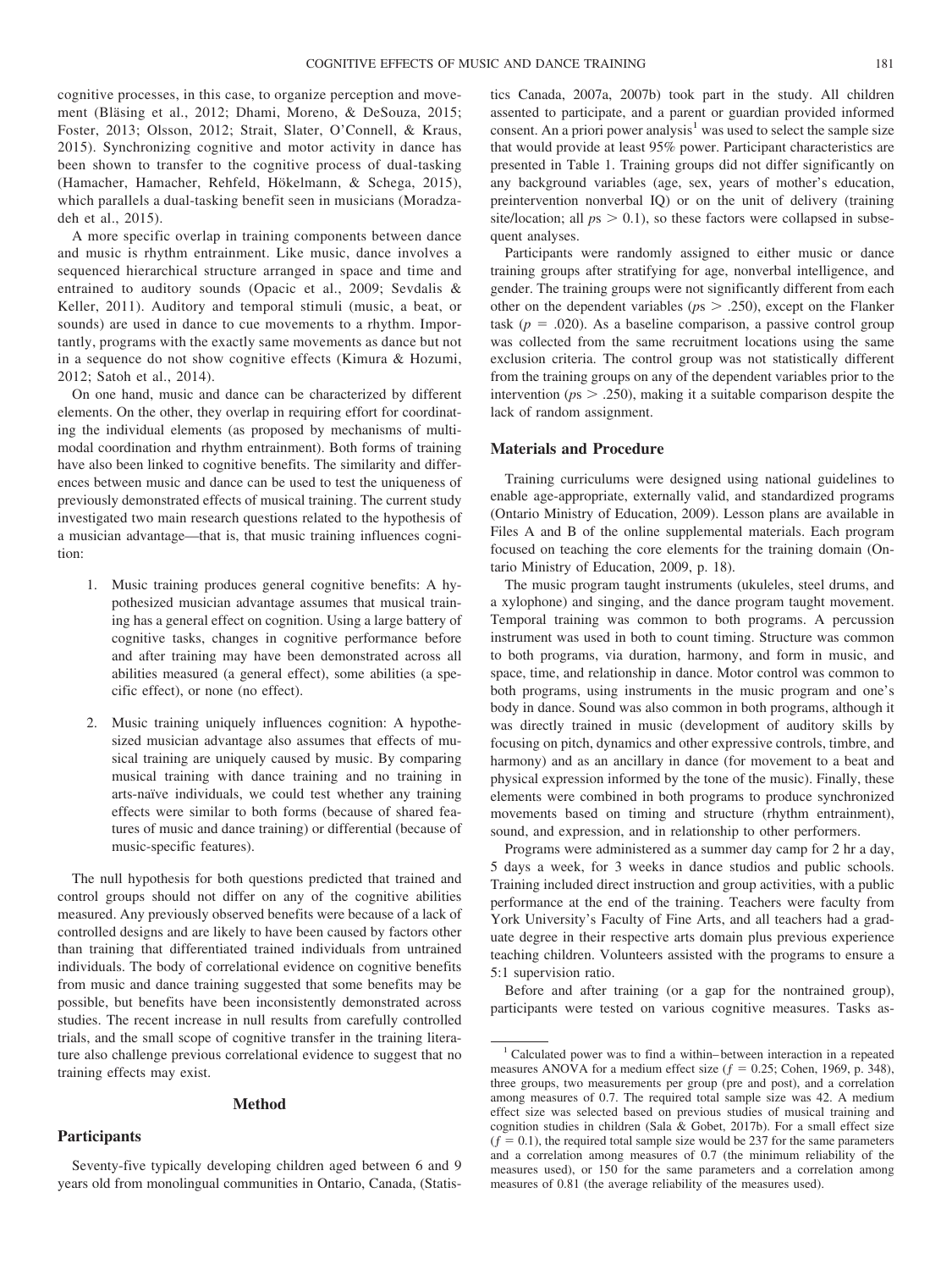<span id="page-4-0"></span>

| Table<br>.<br>٠<br>$\sim$ |  |  |  |
|---------------------------|--|--|--|
|                           |  |  |  |

*Means (SDs) for Background Characteristics of Participants for the Three Groups*

| Variable                                     | Music $(n = 24)$ | Dance $(n = 26)$ | Control $(n = 25)$ |
|----------------------------------------------|------------------|------------------|--------------------|
| Age (years)                                  | 7.6(1.2)         | 8.1(1.1)         | 7.6(1.0)           |
| Gender (number of females)                   | 13               | 19               | 12.                |
| SES (mother's education <sup>a</sup> )       | 3.9(1.0)         | 4.0(0.8)         | 4.25(.6)           |
| Nonverbal IQ (K-BIT matrices standard score) | 114 (18)         | 111(14)          | 109(15)            |

 $Note.$   $SES = socioeconomic status; K-BIT =$ 

*Note.* SES = socioeconomic status; K-BIT = Kaufman Brief Intelligence Test.<br><sup>a</sup> Mother's education was measured on the following scale: 1 = no high school, 2 = high school diploma, 3 = some college,  $4 =$  college diploma,  $5 =$  graduate or professional degree.

sessed executive function (working memory, interference control, task switching), nonverbal intelligence, receptive vocabulary, and processing speed. Means and standard deviations for all tasks at each time point are presented in [Table 2.](#page-4-1) Details of task materials, design, and instructions are in File C of the [online supplemental materials.](http://dx.doi.org/10.1037/arc0000048.supp) Supplemental files and the data set supporting the conclusions of this article are available at the Open Science Framework repository, [https://osf.io/5gsjq/.](http://osf.io/5gsjq/)

#### **Analyses**

**Data preparation.** On tasks that recorded response times, iterative trimming with a three-standard-deviation cutoff was used, by subject and by condition, to remove outliers. Some participants failed to properly complete all of the measures at each assessment session, which created missing cells for some tasks. In total, 14.7% of all values were missing or determined to be outliers. The reasons for missing values were failure to complete the task properly, programming or technical issues, and participant attrition. Based on these, we believe that data are missing at random, as missing values for any given variable were unrelated to those of other variables.

To enhance reliability and avoid bias from listwise deletion of participants with missing values, estimates for missing scores were calculated by multiple imputation. Imputation was conducted using the Markov Chain Monte Carlo method with 100 iterations, which increased the

likelihood of convergence for the estimates. Twenty imputations were conducted to enhance reliability, which enabled power falloff of less than 1%. Multiple imputation preserves the characteristics of the original data set, helps produce unbiased parameter estimates by accounting for the uncertainty in missing values [\(Schafer, 1999\)](#page-13-25) and preventing a loss of power [\(Graham, Olchowski, & Gilreath, 2007\)](#page-11-24), and is suitable for the current study given the obtained sample size and that less than 20% of values were missing [\(Graham, 2009\)](#page-11-25). A pattern frequencies calculation showed that a pattern in which no missing values were present was the most prevalent, indicating that the number of missing values was not so large that imputation would bias data.

Difference scores for change across time were calculated for each measure by subtracting each participant's second testing session data from the first. Difference scores for tasks (with multiple experimental conditions) were calculated by subtracting one condition one from another. Specifically, incongruent scores were subtracted from congruent for interference control, and switch from nonswitch for task switching [\(Table 3\)](#page-5-0).

Difference scores are appropriate because the cognitive tasks used have high reliability (see [Table 4\)](#page-6-0). Change difference scores are more appropriate than separate scores at each time point because the dependent variable of interest is a Time  $\times$  Treatment interaction [\(Dimitrov &](#page-11-26) [Rumrill, 2003;](#page-11-26) [Edwards, 2001;](#page-11-27) [Rogosa & Willett, 1983\)](#page-13-26). Task difference scores are appropriate because the individual experimental condition met

#### <span id="page-4-1"></span>Table 2 *Mean (SD) Change in Performance for Each Cognitive Task and Group*

|                                                                       |                                |                            | Music $(n = 24)$ |             | Dance $(n = 26)$ |             | Control $(n = 25)$ |             |
|-----------------------------------------------------------------------|--------------------------------|----------------------------|------------------|-------------|------------------|-------------|--------------------|-------------|
| Construct                                                             | Measure                        | Task                       | Pre              | Post        | Pre              | Post        | Pre                | Post        |
| Receptive vocabulary                                                  | Verbal ability                 | <b>PPVT</b>                | 112(10.4)        | 117(14.3)   | 111 (13.2)       | 112(11.0)   | 109(12.4)          | 110(11.1)   |
| Nonverbal intelligence                                                | Visuospatial ability           | K-BIT matrices             | 108(18.1)        | 113(21.2)   | 111 (14.0)       | 119(10.7)   | 105(13.9)          | 109(16.6)   |
| Short-term memory                                                     | Auditory span                  | Digit Span Forward         | 9.0(1.9)         | 9.9(2.1)    | 9.3(1.8)         | 9.9(1.8)    | 8.7(2.6)           | 9.0(2.4)    |
| Working memory<br>Auditory span                                       |                                | Digit Span Backward        | 6.0(1.4)         | 6.5(1.8)    | 6.5(1.7)         | 6.3(1.7)    | 5.3(2.2)           | 5.3(2.6)    |
|                                                                       | Visuospatial span              | Self-Ordered Pointing Task | 4.3(1.0)         | 4.2(.9)     | 4.6(.6)          | 4.2(.8)     | 4.0(0.9)           | 4.1(0.6)    |
| Inhibition/interference                                               | Response Inhibition            | Flanker                    | 81.9 (75.8)      | 60.9(64.7)  | 51.3 (64.4)      | 72.5(70.7)  | 28(35)             | 22(39)      |
| control                                                               | Semantic interference          | Stroop                     | 112(78.1)        | 95.7(40.2)  | 109(79)          | 110(62.6)   | 133 (76)           | 128 (59.8)  |
| Task switching:                                                       | Unpredictable switching        | Color-Shape                | 818 (464)        | 574 (240)   | 750 (439)        | 505 (336)   | 729 (359)          | 656 (407)   |
| Global switch cost                                                    | Predictable switching          | <b>Quantity-Identity</b>   | 1032 (338)       | 661 (263)   | 832 (237)        | 626(240)    | 889 (315)          | 791 (354)   |
| Task switching: Local<br>switch cost<br>Processing speed <sup>a</sup> | Unpredictable switching        | Color-Shape                | 453 (688)        | 116(363)    | 250(611)         | 183 (430)   | 235 (523)          | 91 (510)    |
|                                                                       | Predictable switching          | <b>Quantity-Identity</b>   | 329 (553)        | 363 (384)   | 213 (366)        | 254 (348)   | 241 (486)          | 229 (550)   |
|                                                                       | Psychomotor speed <sup>b</sup> | Box Completion             | 53.5(13.5)       | 45.8(10.8)  | 42.2(13.3)       | 36.7(11.1)  | 49.2 (14.8)        | 51.2 (17.2) |
|                                                                       | Perceptual speed <sup>b</sup>  | Symbol Copy <sup>c</sup>   | 53.6(13.1)       | 58.5 (15.3) | 62.2(18.5)       | 67.2(20.7)  | 54.8 (17.7)        | 60.3(18.6)  |
|                                                                       | Perceptual speed               | Digit Symbol Substitution  | 29.9(10.5)       | 33.8 (14.0) | 36.6(12.7)       | 39.4 (12.8) | 34.4 (10.9)        | 37.9(11.3)  |

*Note.* PPVT = Peabody Picture Vocabulary Test; K-BIT =

<sup>a</sup> Tasks are classified using [Salthouse's \(1993\)](#page-13-13) concept of processing speed, and its subdivisions into psychomotor and perceptual speed. <sup>b</sup> Measures of psychomotor speed measures involve perception of presented stimuli followed by a simple motor response, for example, rapidly drawing lines in designated locations on the box completion task or rapidly copying symbol stimuli on the symbol copy task. Perceptual-comparison measures involve an additional component for the comparison of two or more stimuli, for example, the digit symbol substitution task, in which digit stimuli must be compared to a set of digits and symbols and the corresponding symbol recorded. C Symbol copy has been classified as a psychomotor task in adults but as a perceptual speed task for children, as it also recruits working memory [\(Cepeda, Blackwell, & Munakata, 2013\)](#page-10-6).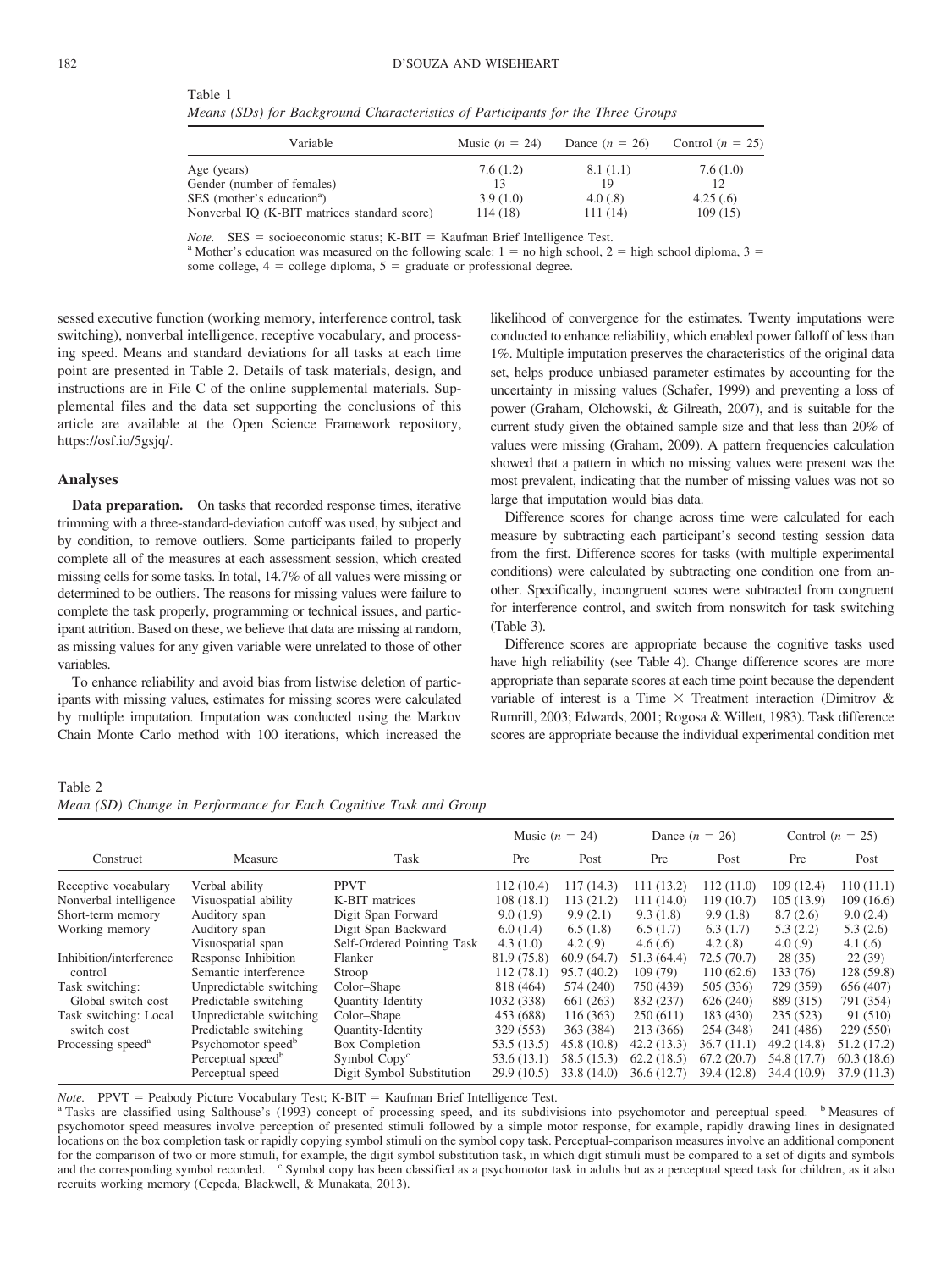<span id="page-5-0"></span>Table 3 *Effect Size (Cohen's d) and Bayes Factor (BF<sub>Inclusion</sub>) for Cognitive Measures* 

|                         |                         |                            | Effect size $(d)$ |     | $BF_{\text{inclusion}}$ |
|-------------------------|-------------------------|----------------------------|-------------------|-----|-------------------------|
| Construct               | Measure                 | Task                       | Music<br>Dance    |     |                         |
| Receptive vocabulary    | Verbal ability          | <b>PPVT</b>                | .55               | .15 | .778                    |
| Nonverbal intelligence  | Visuospatial ability    | K-BIT matrices             | .11               | .31 | .331                    |
| Short-term memory       | Auditory span           | Digit Span Forward         | .30               | .12 | .216                    |
| Working memory          | Auditory span           | Digit Span Backward        | .37               | .10 | .138                    |
|                         | Visuospatial span       | Self-Ordered Pointing Task | .16               | .44 | .004                    |
| Inhibition/interference | Response inhibition     | Flanker                    | .33               | .17 | .006                    |
| control                 | Semantic interference   | Stroop                     | .46               | .24 | .007                    |
| Task switching: Global  | Unpredictable switching | Color–Shape                | .77               | .23 | .033                    |
| switch cost             | Predictable switching   | <b>Quantity-Identity</b>   | .22               | .05 | 1.964                   |
| Task switching: Local   | Unpredictable switching | Color-Shape                | .77               | .36 | .265                    |
| switch cost             | Predictable switching   | Quantity-Identity          | .57               | .23 | .031                    |
| Processing speed        | Psychomotor speed       | Box Completion             | .73               | .59 | .757                    |
|                         | Perceptual speed        | Symbol Copy                | .11               | .05 | .243                    |
|                         | Perceptual speed        | Digit Symbol Substitution  | .30               | .12 | .213                    |

Note. PPVT = Peabody Picture Vocabulary Test; K-BIT = Kaufman Brief Intelligence Test.

the assumptions of each task (e.g., a congruency difference score demonstrated a significant congruency effect rather than masking differences on speeded processing) and had a comparable reliability to that of each condition measured separately.

**Null hypothesis significance testing.** One-way ANOVAs to compare training groups (music, dance, or control) on difference scores were conducted on the multiply imputed data sets and pooled for each measure (refer to File D of the [online supplemental materials](http://dx.doi.org/10.1037/arc0000048.supp) for details of pooling procedure). To verify results, mixed ANOVAs were also calculated with time as a factor (using pre and post scores). The Time  $\times$  Treatment interaction had exactly the same  $p$  value as the one-way ANOVAs with difference scores (post scores subtracted from pre scores) for all tasks.

Because multiple tests were used, it is possible that there may have been a Type I error. A Bonferroni correction was used to adjust the alpha level across all 14 tests,  $p_{\text{adjusted}} = 0.00357$ . A Bonferroni correction is not relevant if we were interested in separate effects of training for each task (and its underlying construct), although it is relevant for the general null hypothesis of an effect of our independent variable (music or dance training) across all dependent measures.

**Estimation and Bayesian analyses.** To overcome limitations with null hypothesis significance testing, significance testing was supplemented with estimation techniques and Bayesian analyses. Bayes factors were interpreted using a cutoff of  $BF < 0.33$  as evidence for no difference between the groups [\(Jarosz & Wiley,](#page-12-31) [2014\)](#page-12-31), that is, in favor of the null hypothesis. A BF  $> 3$  was interpreted as evidence for a "substantial" difference (with different levels of strength depending on magnitude).

Estimation techniques consisted of effect sizes<sup>2</sup> and confidence intervals to describe the magnitude and precision of findings [\(Cumming, 2012,](#page-11-28) [2013,](#page-11-29) [2014;](#page-11-30) [Nickerson, 2000\)](#page-12-32). Reporting effect sizes and confidence intervals has been strongly recommended, even for nonsignificant effects, as these estimation techniques are more reliable and easier to interpret than significance testing [\(Cumming & Finch, 2005;](#page-11-31) [Kline, 2013\)](#page-12-33). Because visually presenting pre and post scores biases interpretation as a result of a correlation between the measurements, confidence interval graphs were calculated using difference scores for each group [\(Cumming](#page-11-31) [& Finch, 2005\)](#page-11-31). Graphs were designed using the ESCI software (Exploratory Software for Confidence Intervals; [Cumming, 2013\)](#page-11-29) for repeated measures designs. When interpreting graphs, a confidence interval with a mean difference that does not encompass zero indicates a significant change between pre- and posttesting.

#### **Results**

#### **Task Switching**

For the quantity-identity task, a measure of predictable task switching, the results show statistically significant changes in global switch cost for the experimental groups compared with the control,  $F(2, 72) = 4.84$ ,  $p =$ .031,  $BF_{\text{inclusion}} = 1.964$ . The Bayes Factor indicated inconclusive evidence; hence, even though the *p* value was significant, evidence does not exist to support a meaningful interaction. Further, after accounting for the adjusted *p* value, the result is no longer significant.

The range of sample mean differences showed faster RTs for the music and dance groups on global switch cost for the quantity-identity task (see [Figure 1\)](#page-7-0). In contrast, the range for the control group mean change varied from a decrease to an increase in RTs, indicating that some participants got worse. Moreover, the entire interval of response times for the music group showed no overlap with the control group. There was an overlap between groups on global switch cost for the color–shape task and on local switch cost for both tasks.

On the color–shape task, the results were not statistically significant for global switch cost,  $F(2, 70.1) = 0.88$ ,  $p = .42$ ,  $BF_{\text{inclusion}} = 0.033$ . For local switch cost, no significant changes were found on the quantity-identity task, all  $Fs \le 0.612, ps > 0.250, BF_{\text{inclusion}} = 0.031,$ or the color-shape task,  $F(2, 70.1) = 2.14$ ,  $p = .126$ ,  $BF_{\text{inclusion}} =$ 0.265.

#### **Processing Speed**

On processing speed measures, no significant result was found on the box completion task,  $F(2, 70) = 2.61$ ,  $p = .081$ , and Bayesian analyses were inconclusive,  $BF_{\text{inclusion}} = 0.757$ . No significant effects were found in the number of items completed on the symbol copy,  $F(2, 70.1) = 0.038, p = .96, BF_{\text{inclusion}} = 0.243, \text{ or symbol coding}$ tasks,  $F(2, 70.1) = 0.143$ ,  $p = .87$ ,  $BF_{\text{inclusion}} = 0.213$ . Confidence intervals on the mean difference show that the groups overlapped almost completely (see [Figure 2\)](#page-8-0).

<sup>&</sup>lt;sup>2</sup> Effect sizes were calculated by comparing each treatment group with the untrained control group [\(Sedgwick, 2015a,](#page-13-27) [2015b\)](#page-13-28).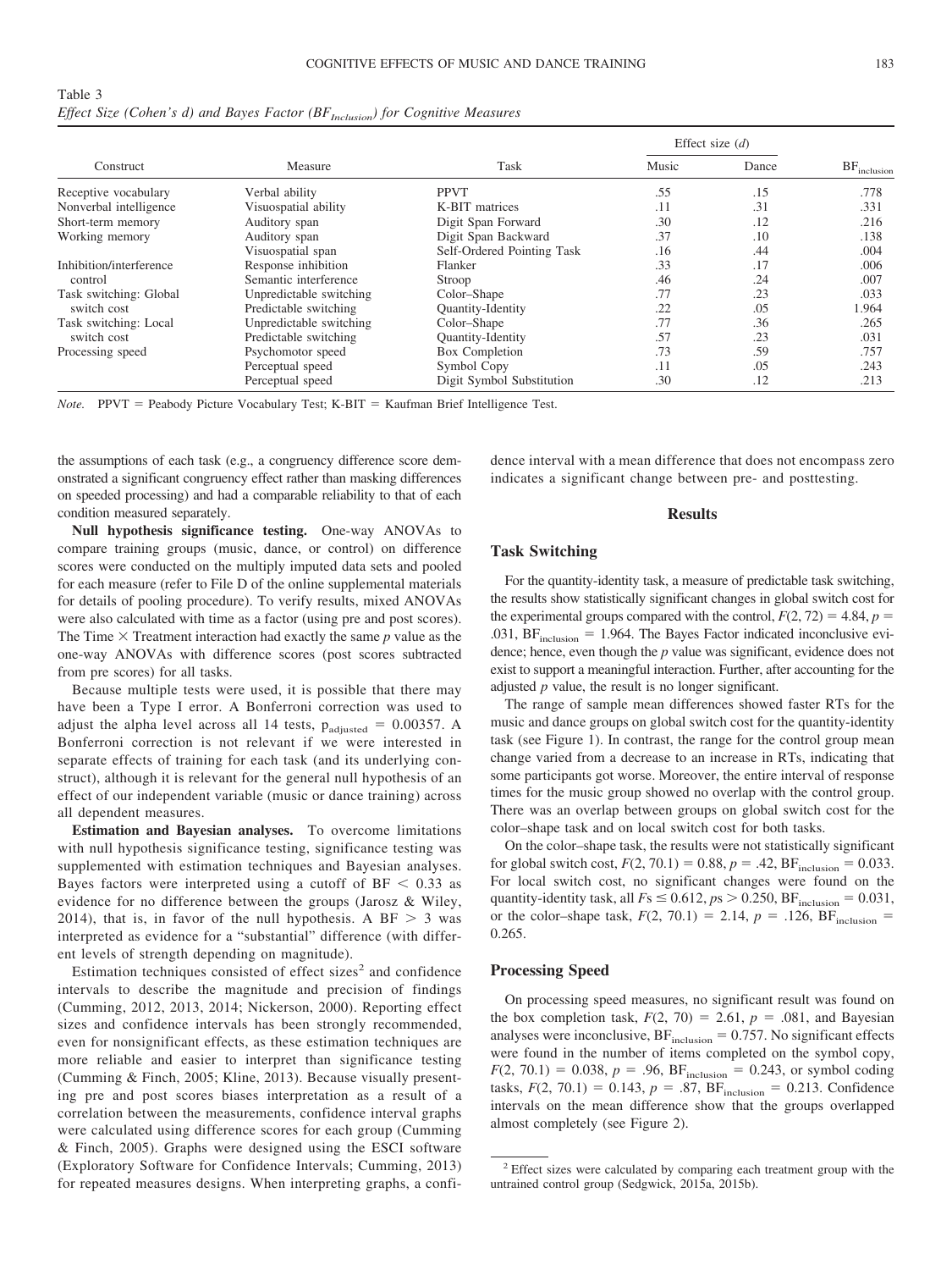<span id="page-6-0"></span>

| Table 4 |                                                       |  |  |
|---------|-------------------------------------------------------|--|--|
|         | <b>Published Psychometrics for Cognitive Measures</b> |  |  |

| Construct               | Measure                 | Task                      | Internal<br>consistency<br>(split-half)<br>reliability) | Test-retest<br>reliability<br>(stability) | Reference                                                                 |
|-------------------------|-------------------------|---------------------------|---------------------------------------------------------|-------------------------------------------|---------------------------------------------------------------------------|
| Receptive vocabulary    | Verbal ability          | <b>PPVT</b>               | .94                                                     | .93                                       | Dunn, Dunn, & Lenhard (2015)                                              |
| Nonverbal intelligence  | Visuospatial ability    | K-BIT matrices            | .88                                                     | .83                                       | Kaufman & Kaufman (2004)                                                  |
| Short-term memory       | Auditory span           | Digit Span Forward        | .83 <sup>a</sup>                                        | .72                                       | Williams, Weiss, & Rolfhus (2003)                                         |
| Working memory          | Auditory span           | Digit Span Backward       | .80                                                     | .67                                       | Williams et al. (2003)                                                    |
|                         | Visuospatial span       | <b>SOPT</b>               | .88 <sup>b</sup>                                        | $.71^{\rm f}$                             | Cragg & Nation (2007); Willoughby & Blair (2011)                          |
| Inhibition/interference | Response inhibition     | Flanker                   | .75 <sup>c</sup>                                        | .92 <sup>g</sup>                          | Zelazo et al. $(2013)$                                                    |
| control                 | Semantic interference   | Stroop                    | .87                                                     |                                           | Friedman et al. (2006); Xu et al. (2013)                                  |
| Task switching:         | Unpredictable switching | Color-Shape               | .88 <sup>c</sup>                                        |                                           | Paap & Sawi (2014)                                                        |
| Global switch cost      | Predictable switching   | Quantity-Identity         | .83                                                     |                                           | Xu et al. (2013)                                                          |
| Task switching: Local   | Unpredictable switching | Color-Shape               | .78                                                     |                                           | Friedman et al. (2006)                                                    |
| switch cost             | Predictable switching   | <b>Quantity-Identity</b>  | .77 <sup>d</sup>                                        |                                           | Xu et al. (2013)                                                          |
| Processing speed        | Psychomotor speed       | Box Completion            | .97 <sup>c</sup>                                        | .78 <sup>h</sup>                          | Fristoe, Salthouse, & Woodard (1997); Salthouse (1994)                    |
|                         | Perceptual speed        | Symbol Copy               | .95 <sup>c</sup>                                        | .93                                       | Salthouse & Meinz $(1995)$ ; Williams et al. $(2003)$                     |
|                         | Perceptual speed        | Digit Symbol Substitution | .85 <sup>e</sup>                                        | .97                                       | Conway, Cowan, Bunting, Therriault, & Minkoff<br>(2002); Salthouse (1994) |

*Note.* PPVT = Peabody Picture Vocabulary Test; K-BIT = Kaufman Brief Intelligence Test; SOPT =

Note. PPVT = Peabody Picture Vocabulary Test; K-BIT = Kaufman Brief Intelligence Test; SOPT = Self-Ordered Pointing Task.<br><sup>a</sup> Fisher's *z* transformation. b Cronbach's alpha (α). c Spearman-Brown Prophecy correlation. d B explicit cue paradigms. <sup>e</sup> A similar version of the task (symbol coding; [Salthouse, 1994\)](#page-13-30). <sup>f</sup> A version of the task based on the original [\(Cragg & Nation,](#page-11-33) [2007\)](#page-11-33). <sup>g</sup> Test–retest intraclass correlation coefficients. <sup>h</sup> Alternate forms (equivalence testing).

# **Working Memory**

There were no significant changes in either of the trained groups' working memory measures, as measured by the digit span forward task,  $F(2, 70.1) = 0.611$ ,  $p = .55$ ,  $BF_{\text{inclusion}} = 0.216$ , the digit span backward task,  $F(2, 69.6) = 1.39$ ,  $p = .26$ ,  $BF_{\text{inclusion}} = 0.138$ , or the self-ordered pointing task,  $F(2, 67.5) = 1.69$ ,  $p = .193$ , BF<sub>inclusion</sub> = 0.004 (see [Figure 3\)](#page-8-1).

# **Interference Control**

The flanker task had significant differences between groups at baseline  $(p = .020)$ , so posttest scores were analyzed after entering pretest scores as a covariate. A significant interaction was found between group and time,  $F(1, 73) = 6.42$ ,  $p = .013$ , but this result was not supported by Bayesian analyses,  $BF_{\text{inclusion}} = 0.137$ , indicating that the finding is not robust. No effect was found on the Stroop task,  $F(2, 70) = 0.26, p > .250, BF_{\text{inclusion}} = 0.007$ . As demonstrated in the confidence interval graphs, the range of mean differences for all groups was centered around zero (see [Figure 4\)](#page-9-0).

#### **Nonverbal Intelligence and Receptive Vocabulary**

On receptive vocabulary, as measured by the Peabody Picture Vocabulary Test (PPVT; [Dunn, Dunn, & Lenhard, 2015\)](#page-11-32), there was no significant difference on the vocabulary score,  $F(2, 69.9) = 2.42$ ,  $p = .096$ , BF<sub>inclusion</sub> = 0.778. The 95% confidence intervals indicate that the range of values for the mean from pre to post on the PPVT shows a considerably larger increase in task performance for the music group compared with the dance and the control groups (see [Figure 5\)](#page-9-1). On nonverbal intelligence, as measured by the K-BIT matrices, there was no evidence for an effect,  $F(2, 70) = 0.64$ ,  $p >$ .250,  $BF_{\text{inclusion}} = 0.331$ .

#### **Discussion**

A central question in psychological science is determining whether training can produce cognitive benefits. The gold standard in answering this is evaluation of change using experimental trials. Because of

minimal experimental studies until now, research has not been able to definitively conclude the reliability of a documented cognitive advantage in musicians. The current randomized controlled trial found no changes on cognitive performance after a short period of music training compared with dance training or a nontrained group. The results support increasing existing experimental evidence on the lack of causal effects from short-term musical training on cognition. The findings situate effects of music within evidence from the training literature that far transfer from training to cognition is rare.

The majority of existing music research has used nonexperimental designs (correlational, longitudinal, or quasi-experimental) and found a musician advantage on cognition. Conversely, the small number of experimental studies suggest few to no effects, especially with strong methodological designs [\(Sala & Gobet, 2017b\)](#page-13-1). Although nonexperimental studies have been helpful in exploring the possible range of cognitive benefits, the field has reached a point at which controlled experiments such as the current study are useful in clarifying the discrepancy between nonexperimental and experimental results.

We tested the possibility of a musician advantage in two ways: whether effects of training were general (i.e., existed across cognitive abilities) and unique to music (in comparison with dance training and no training). The large task battery tested changes in a range of cognitive abilities following training. No experimental support was found on any of the abilities measured (working memory, interference control, task switching, processing speed, receptive vocabulary, or nonverbal intelligence) following training. The lack of improvement across cognitive measures also rules out the previous theoretical propositions of core cognitive abilities (executive functions, processing speed) or core training mechanisms (multimodal coordination and rhythm entrainment) as mediators for a cognitive benefit. No significant differences were observed any of the groups measured, indicating no unique benefits from short-term musical training.

Different aspects of the research design were controlled to parse training effects from alternative factors that influence cognition. Measuring individuals before and after training allowed calculation of the absolute magnitude of training effects compared with baseline performance. The use of a passive control group isolated causal effects of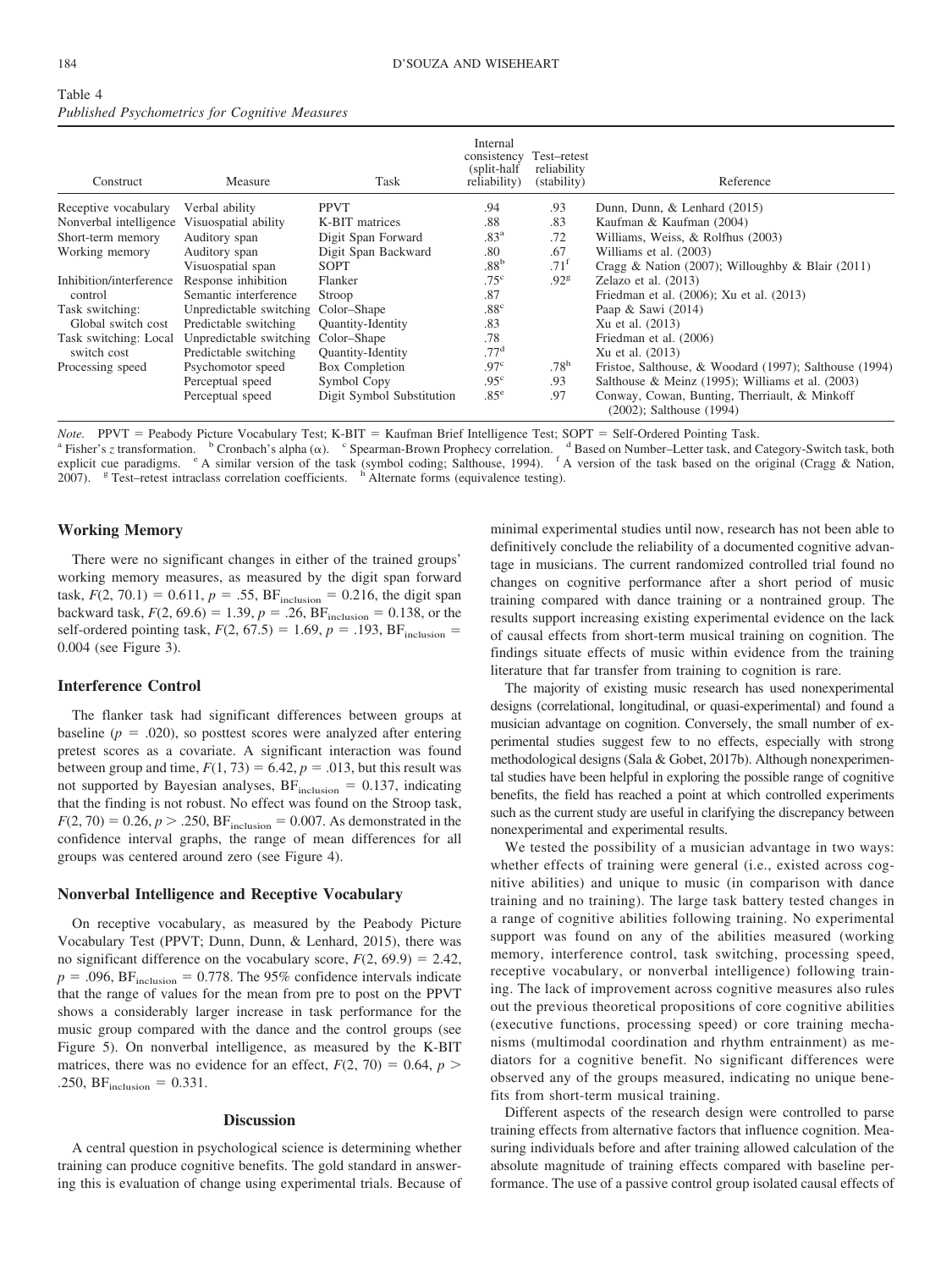

<span id="page-7-0"></span>*Figure 1.* Mean change from pre- to posttraining for each group, with a 95% confidence interval on the mean difference scores for task switching reaction time on (A) global and (B) local switch cost. Decreases indicate an improvement in performance.

training from normal development [\(Sedgwick, 2015a,](#page-13-27) [2015b\)](#page-13-28). Using two training groups with matched features served as active controls to confirm whether the overlapping features have similar effects [\(Moreau & Conway, 2013\)](#page-12-36). Self-selection into training and any background characteristics associated with individuals who are usually drawn to music or dance were ruled out by using a sample without previous arts training and randomly assigning them to the type of training.

#### **Strengths and Limitations of the Current Study**

Groups were similar on all dependent variables (except one) and prognostic factors (IQ, socioeconomic status, age) at baseline; hence, any changes can be attributed to training rather than preexisting differences between groups. A limitation is that the passive control group was not randomly assigned, and nonrandomized trials risk allocation bias from unmatched groups because of the inability to control the balance of prognostic factors between the treatment groups [\(Li, 2014\)](#page-12-37). However, the groups were equivalent at baseline on prognostic factors and can statistically be treated as random.

The decision to not randomly assign individuals to a passive control group provided an ethical advantage—it would have been unfair to provide some recruited individuals but not others with a free arts program. Even if it were done, the motivation, preferences for a certain intervention, and experience of receiving an intervention between active control and passive controls at posttesting would not have been equal. Using a nonrandomized trial also enabled use of a community-based trial, whereby complete communities within the target population were targeted in the study. The community approach enhances external validity because the study results can be generalized to the population that the sample is meant to represent. Conversely, the strict inclusion criteria of randomized trials may limit recruitment to participants who are not as representative of the population, as it involves only participants that are willing to be randomized (even to a passive group). A further benefit is that our passive control group was blinded, as they did not know they were in an intervention study, and the active controls also did not know the expected benefits for their group versus the other program.

Although random assignment and repeated measurements help rule out third-factor explanations for previously demonstrated effects from nonexperimental evidence, there are several differences in training between experimental and nonexperimental trials. It is conceivable that benefits from training exist with other training parameters (e.g., type or amount of training). The main difference is that most nonexperimental studies test experts with many years of training. A longer training duration might produce greater benefits, but benefits are often largest early in learning and may even reach an upper limit [\(Barrett, Ashley, Strait, & Kraus, 2013\)](#page-10-7). Future longitudinal studies could bridge this gap by tracking the trajectory of training-related change, although longer programs face issues of participant dropout and are less feasible to implement. The chosen duration of several weeks is typical of training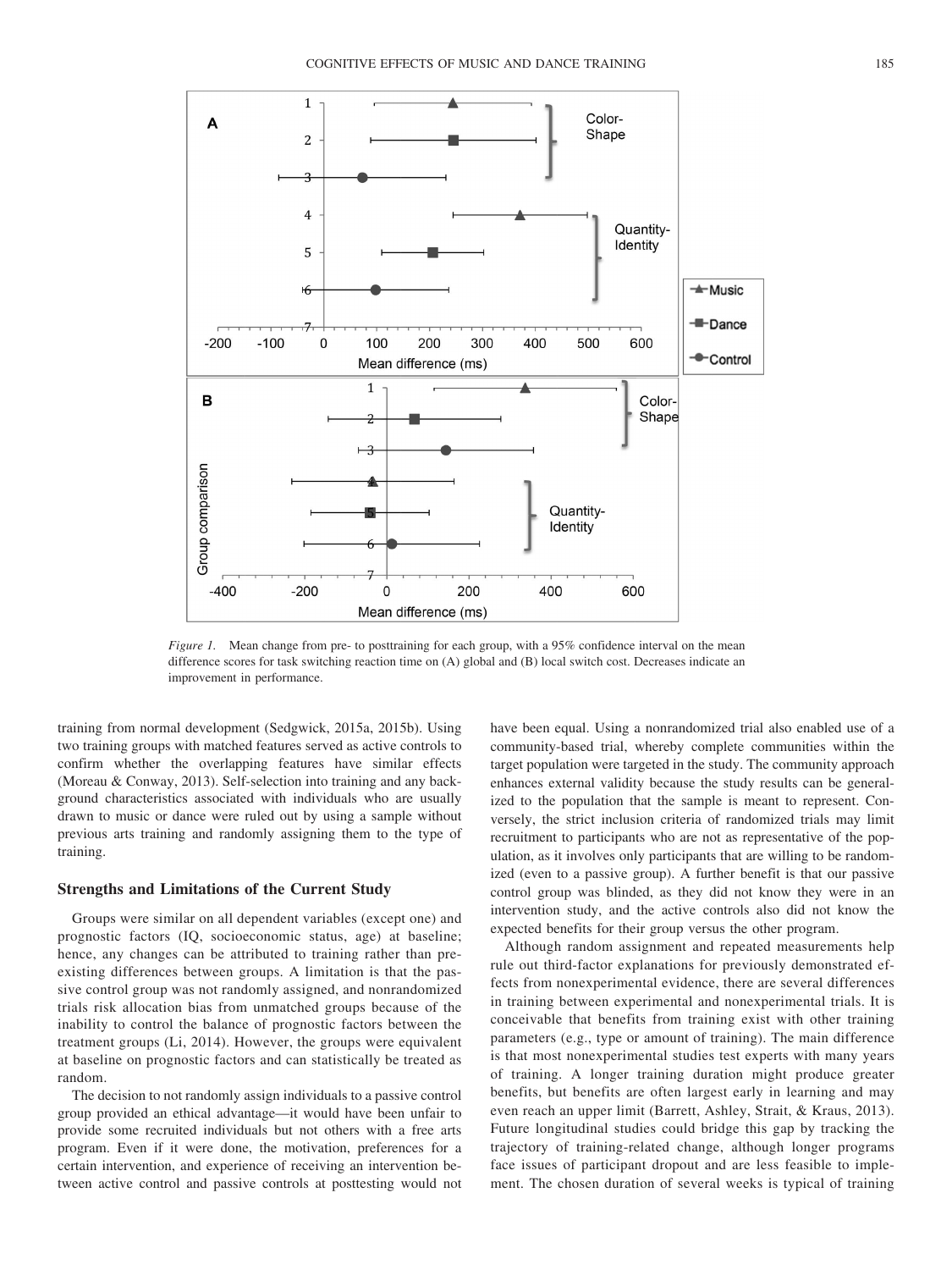

<span id="page-8-0"></span>*Figure 2.* Mean change from pre- to posttraining for each group, with a 95% confidence interval for (A) processing speed reaction time and (B) number of boxes completed. Decreases in reaction time (A) indicate an improvement in performance, and increases in the number of boxes (B) indicate an improvement.

studies [\(Slagter et al., 2011\)](#page-13-5), and cognitive benefits have been found even with two sessions [\(Kimura & Hozumi, 2012\)](#page-12-27).

There is notable heterogeneity in what was actually trained in published research, which makes it difficult to compare across studies. Nevertheless, several elements that are core to learning music and tend to emerge across studies. We focus on these elements [\(Ontario](#page-12-14) [Ministry of Education, 2009,](#page-12-14) p. 18) and hope that our operational definitions for music and dance provide a foundation for future investigations. Prospective research on the locus of training effects

can test the extent of similarity between music and dance in the elements trained and at a cognitive level to identify the "active ingredients" for each.

Differences in tasks or conceptualizing cognitive constructs could also explain the inconsistency between our results and past studies. Executive functions, in particular, are difficult to measure and classify [\(Jurado & Rosselli, 2007\)](#page-12-38). Results vary across measures of a construct and even on the same measure [\(Bergman](#page-10-8) [Nutley, Darki, & Klingberg, 2014;](#page-10-8) [George & Coch, 2011;](#page-11-37) cf. [Janus](#page-12-8)



<span id="page-8-1"></span>*Figure 3.* Mean change from pre- to posttraining for each group, with a 95% confidence interval for working memory span. Increases indicate an improvement in performance.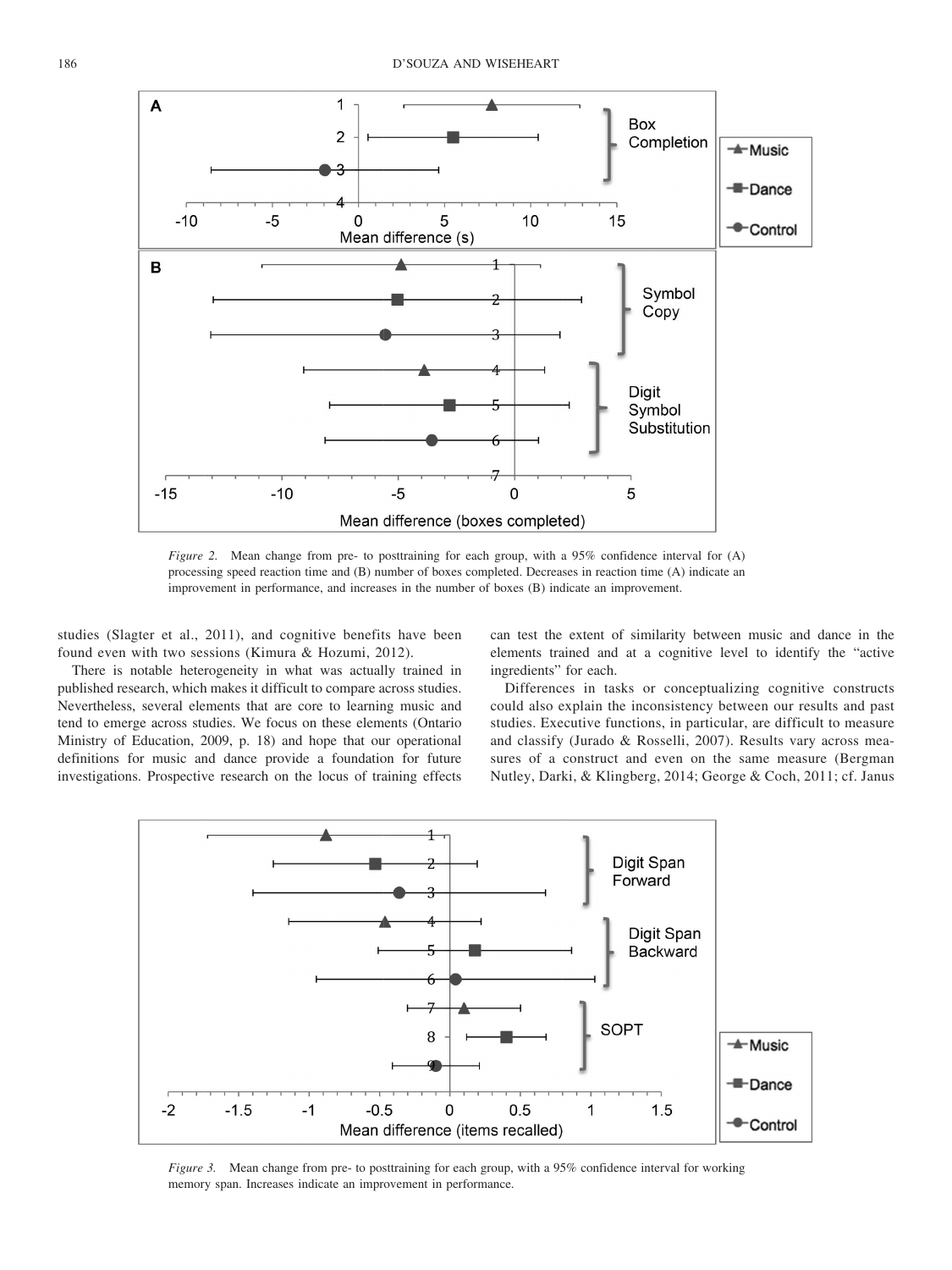

<span id="page-9-0"></span>*Figure 4.* Mean change from pre- to posttraining for each group with a 95% confidence interval for interference control reaction time. Decreases indicate an improvement in performance.

[et al., 2016\)](#page-12-8). Future studies using multiple tasks per measure are desirable and have shown a coherent effect of musical training across multiple measures of the same construct [\(D'Souza et al., in](#page-11-18) [press;](#page-11-18) [Moradzadeh et al., 2015\)](#page-12-13).

The ability to detect changes in executive function was limited to the sample of individuals used. Children with low executive function performance or low socioeconomic status benefit the most from cognitive interventions [\(Diamond, 2012\)](#page-11-38). Because our sample was from middle- to upper-class neighborhoods, individuals from less privileged backgrounds may have more room for improvement. Follow-up research can look into interactions of training with background variables.

The timing of measurement may have influenced observed effects. Participants were measured 1 to 2 weeks after training ended, although in a few cases, follow-up was 3 weeks later because of practical constraints. Results may have underestimated training effects and missed any short-term benefits, although a follow-up analysis accounting for time between training and posttesting session failed to find any change in the obtained results. The reliability of measures should also be considered (refer supplemental material for validity of measures), particularly the short-term reliability of measures given the brief duration of the study and

possibility of practice effects. The use of a passive control group with the same short-term window helps isolate practice effects from additional effects as a result of training.

# **Insights Into Cognitive Transfer**

The current findings offer exploratory insights on the cognitive impact of dance, a skill form that has been largely neglected in the cognitive training literature. Previous training research and public opinions have centered around music cognition, sometimes at the expense of other art forms. Follow-up studies can isolate and test the putative effects of music by comparing it with other activities. Past demonstrations have assessed activities that have minimal overlap in training elements with music, such as drama, natural science, and visual arts [\(Moreno et al., 2011;](#page-12-12) [Roden, Grube, et al.,](#page-13-11) [2014;](#page-13-11) [Roden, Könen, et al., 2014;](#page-13-15) [Schellenberg, 2004\)](#page-13-8). The current study attempts a complementary aim of comparing music with a similar activity. Although it is valuable to use completely different training activities, it is equally theoretically useful to use similar ones.

There was a significant improvement on task switching for both trained groups, although it was found on one task (predictable



<span id="page-9-1"></span>*Figure 5.* Mean change from pre to post training for each group with a 95% confidence interval for intelligence.  $PPVT =$  Peabody Picture Vocabulary Test;  $K-BIT =$  Kaufman Brief Intelligence Test.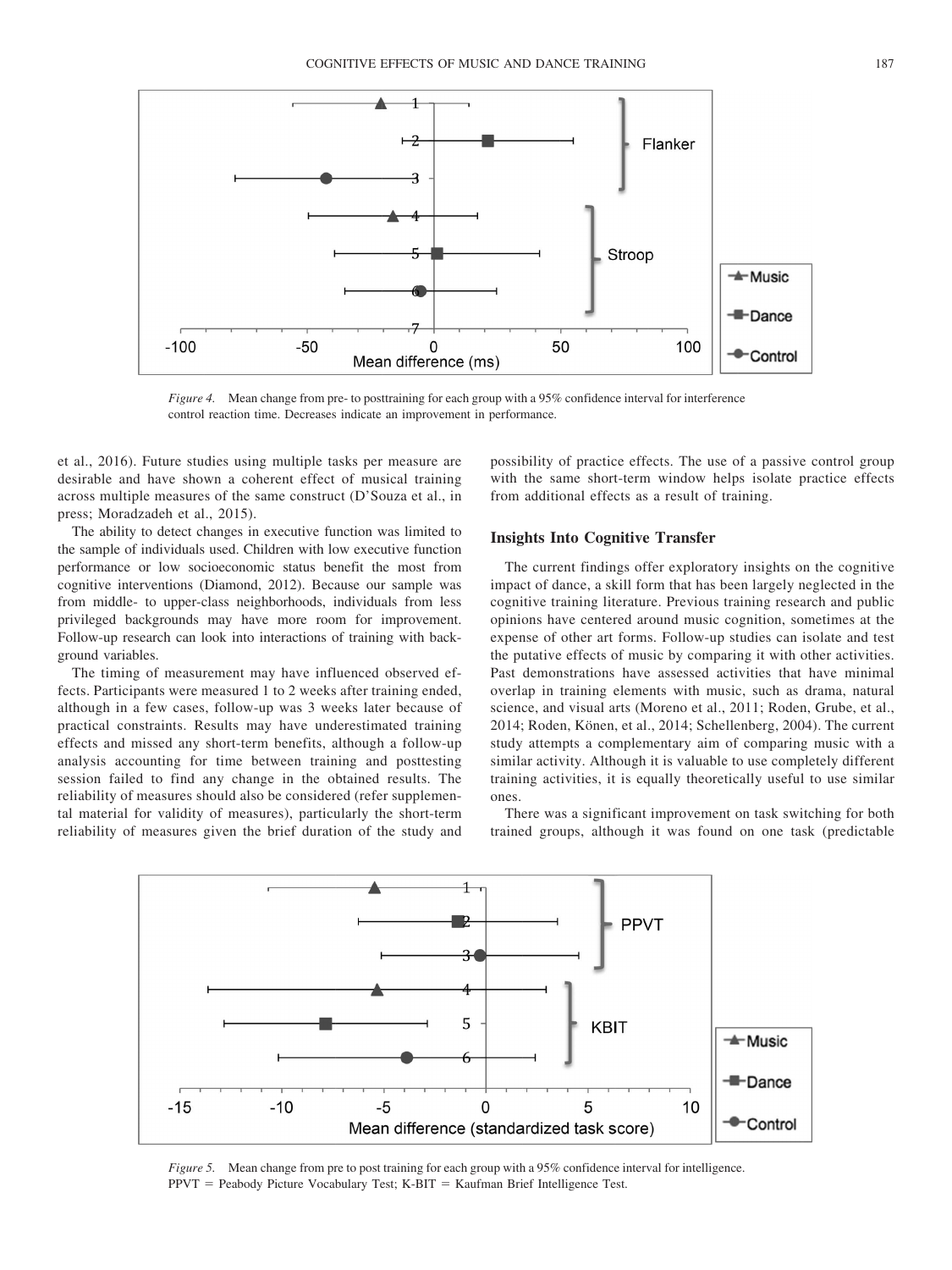switching) and on one type of task switching (global switch cost). However, strong causal conclusions are not merited because of the equivalence of results for both experimental groups and the lack of a randomly assigned passive control group. Second, the result may have been the result of a Type I error because the effect was not robust to better statistical analyses—it was no longer significant after accounting for multiplicity and lacked support from Bayesian analyses. Moreover, a similar effect was not found on the other task (unpredictable switching) for the same type of task switching (global switch cost), nor on both tasks on another type of task switching (local switch cost).

Although the results do not provide adequate quantitative support for any training effects, it is plausible that the observed benefit on predictable task switching may be more than a statistical artifact, because there is meaningful overlap between the training content in music and dance and the tested ability of predictable task switching. Theories of transfer and evidence from skill learning studies show that improvements are contingent on an overlap between training paradigms and tested cognitive abilities [\(Barnett & Ceci, 2002;](#page-10-0) [Carey et](#page-10-9) [al., 2015;](#page-10-9) [Diamond, 2012;](#page-11-38) [Green & Bavelier, 2008;](#page-11-2) [Lövdén et al.,](#page-12-2) [2010;](#page-12-2) [Slagter et al., 2011\)](#page-13-5).

The main overlap between both training forms is multimodal coordination and rhythm entrainment. Rhythm entrainment is a core feature of both music and dance and has been explicitly proposed as the mechanism that supports development of executive functions for training effects from music and dance [\(Miendlarze](#page-12-22)[wska & Trost, 2014\)](#page-12-22). Processes that comprise rhythm entrainment, including coordination of movement to temporal patterns, bear conceptual resemblance to predictable task switching. Rhythm entrainment involves learning rhythm (patterns in timing and structure despite changes in sound; [Rohrmeier & Rebuschat, 2012;](#page-13-32) [Tillmann, 2005;](#page-13-33) [Tillmann & McAdams, 2004\)](#page-13-34), then consistently timing motor responses to the rhythm [\(Baer, Thibodeau, Gralnick,](#page-10-3) [Li, & Penhune, 2013;](#page-10-3) [Chen, Penhune, & Zatorre, 2008;](#page-10-10) [Grahn &](#page-11-39) [Brett, 2007;](#page-11-39) [Slater, Tierney, & Kraus, 2013\)](#page-13-35). Similarly, predictable task switching involves learning a fixed pattern of responses, in this case, switching between tasks in an alternate manner, and then timing responses to that pattern. It is plausible that the training of synchronizing motor responses to a set pattern in music and dance generalized to synchronizing motor responses to a fixed taskchange rhythm, but this conclusion is purely speculative without further research.

The lack of training benefits fit with the small size and scope of transfer effects in the training literature, in which training-induced change, particularly far transfer, is the exception rather than the norm [\(Green & Bavelier, 2008;](#page-11-2) [Noack et al., 2009;](#page-12-4) [Slagter et al., 2011\)](#page-13-5). Similarly, the possibility of enhancing intelligence through remediation and training has been questioned by researchers (e.g., [Chooi &](#page-11-40) [Thompson, 2012\)](#page-11-40). In contrast, lay perspectives on the malleability of intellectual ability and general cognitive performance tend to be overwhelmingly hopeful and are partly misguided by miscommunication of research findings in the popular press [\(Mehr, 2015\)](#page-12-1). The narrow scope of transfer of training forms, particularly short-term training, suggests cautiousness when making recommendations prescribing training.

The topic of improving cognition is increasingly ubiquitous. Positive findings on transfer from the arts to cognition offer promising applications and have been used to encourage evidencebased arguments in favor of arts education for children [\(Catterall,](#page-10-11) [2002;](#page-10-11) cf. [Winner & Cooper, 2000\)](#page-14-4). If the value of a training domain is based on abilities that are not directly related to what was learned during acquisition (as may be the case with cognition),

a lack of consistent empirical support can make training domains appear inferior. Future research could test transfer on other abilities that are more relevant to arts training, including noncognitive abilities such as mood and creativity [\(Hallam, 2010\)](#page-11-41). Further, beyond transfer to mental performance (both cognitive and noncognitive), we echo previous researchers that the intrinsic value of music and dance should remain central to the justification of arts education in school curriculums [\(Collins, 2014;](#page-10-12) [Gazzaniga, 2008;](#page-11-17) [Gill & Rickard, 2012\)](#page-11-42).

#### **References**

- Aagten-Murphy, D., Cappagli, G., & Burr, D. (2014). Musical training generalises across modalities and reveals efficient and adaptive mechanisms for reproducing temporal intervals. *Acta Psychologica, 147,* 25–33. [http://dx](http://dx.doi.org/10.1016/j.actpsy.2013.10.007) [.doi.org/10.1016/j.actpsy.2013.10.007](http://dx.doi.org/10.1016/j.actpsy.2013.10.007)
- <span id="page-10-3"></span>Baer, L. H., Thibodeau, J. L. N., Gralnick, T. M., Li, K. Z. H., & Penhune, V. B. (2013). The role of musical training in emergent and event-based timing. *Frontiers in Human Neuroscience, 7,* 191. [http://dx.doi.org/10.3389/](http://dx.doi.org/10.3389/fnhum.2013.00191) [fnhum.2013.00191](http://dx.doi.org/10.3389/fnhum.2013.00191)
- <span id="page-10-0"></span>Barnett, S. M., & Ceci, S. J. (2002). When and where do we apply what we learn? A taxonomy for far transfer. *Psychological Bulletin, 128,* 612–637. <http://dx.doi.org/10.1037/0033-2909.128.4.612>
- <span id="page-10-7"></span>Barrett, K. C., Ashley, R., Strait, D. L., & Kraus, N. (2013). Art and science: How musical training shapes the brain. *Frontiers in Psychology, 4,* 713. <http://dx.doi.org/10.3389/fpsyg.2013.00713>
- <span id="page-10-8"></span>Bergman Nutley, S., Darki, F., & Klingberg, T. (2014). Music practice is associated with development of working memory during childhood and adolescence. *Frontiers in Human Neuroscience, 7,* 926. [http://dx.doi.org/10](http://dx.doi.org/10.3389/fnhum.2013.00926) [.3389/fnhum.2013.00926](http://dx.doi.org/10.3389/fnhum.2013.00926)
- <span id="page-10-4"></span>Bläsing, B., Calvo-Merino, B., Cross, E. S., Jola, C., Honisch, J., & Stevens, C. J. (2012). Neurocognitive control in dance perception and performance. *Acta Psychologica, 139,* 300–308. [http://dx.doi.org/10.1016/j.actpsy.2011](http://dx.doi.org/10.1016/j.actpsy.2011.12.005) [.12.005](http://dx.doi.org/10.1016/j.actpsy.2011.12.005)
- <span id="page-10-1"></span>Bugos, J. A. (2010). The benefits of music instruction on processing speed, verbal fluency, and cognitive control in aging. *Music Education Research International, 4,* 1–9.
- <span id="page-10-2"></span>Bugos, J., & Mostafa, W. (2011). Musical training enhances information processing speed. *Bulletin of the Council for Research in Music Education, 187,* 7–18.
- Bunge, S. A., Dudukovic, N. M., Thomason, M. E., Vaidya, C. J., & Gabrieli, J. D. (2002). Immature frontal lobe contributions to cognitive control in children: Evidence from fMRI. *Neuron, 33,* 301–311. [http://dx.doi.org/10](http://dx.doi.org/10.1016/S0896-6273%2801%2900583-9) [.1016/S0896-6273\(01\)00583-9](http://dx.doi.org/10.1016/S0896-6273%2801%2900583-9)
- <span id="page-10-9"></span>Carey, D., Rosen, S., Krishnan, S., Pearce, M. T., Shepherd, A., Aydelott, J., & Dick, F. (2015). Generality and specificity in the effects of musical expertise on perception and cognition. *Cognition, 137,* 81–105. [http://dx.doi](http://dx.doi.org/10.1016/j.cognition.2014.12.005) [.org/10.1016/j.cognition.2014.12.005](http://dx.doi.org/10.1016/j.cognition.2014.12.005)
- <span id="page-10-11"></span>Catterall, J. S. (2002). The arts and the transfer of learning. In R. Deasy (Ed.), *Critical links: Learning in the arts and student academic and social development* (pp. 151–157). Washington, DC: Arts Education Partnership.
- <span id="page-10-6"></span>Cepeda, N. J., Blackwell, K. A., & Munakata, Y. (2013). Speed isn't everything: Complex processing speed measures mask individual differences and developmental changes in executive control. *Developmental Science, 16,* 269–286.<http://dx.doi.org/10.1111/desc.12024>
- Cepeda, N. J., Cepeda, M. L., & Kramer, A. F. (2000). Task switching and attention deficit hyperactivity disorder. *Journal of Abnormal Child Psychology, 28,* 213–226.<http://dx.doi.org/10.1023/A:1005143419092>
- <span id="page-10-10"></span>Chen, J. L., Penhune, V. B., & Zatorre, R. J. (2008). Moving on time: Brain network for auditory-motor synchronization is modulated by rhythm complexity and musical training. *Journal of Cognitive Neuroscience, 20,* 226– 239.<http://dx.doi.org/10.1162/jocn.2008.20018>
- <span id="page-10-5"></span>Cohen, J. (1969). *Statistical power analysis for the behavioural sciences*. New York, NY: Academic Press.
- <span id="page-10-12"></span>Collins, A. (2014). Neuroscience, music education and the pre-service primary (elementary) generalist teacher. *International Journal of Education and the Arts, 15,* 5. Retrieved May 1, 2018 from<http://www.ijea.org/v15n5/>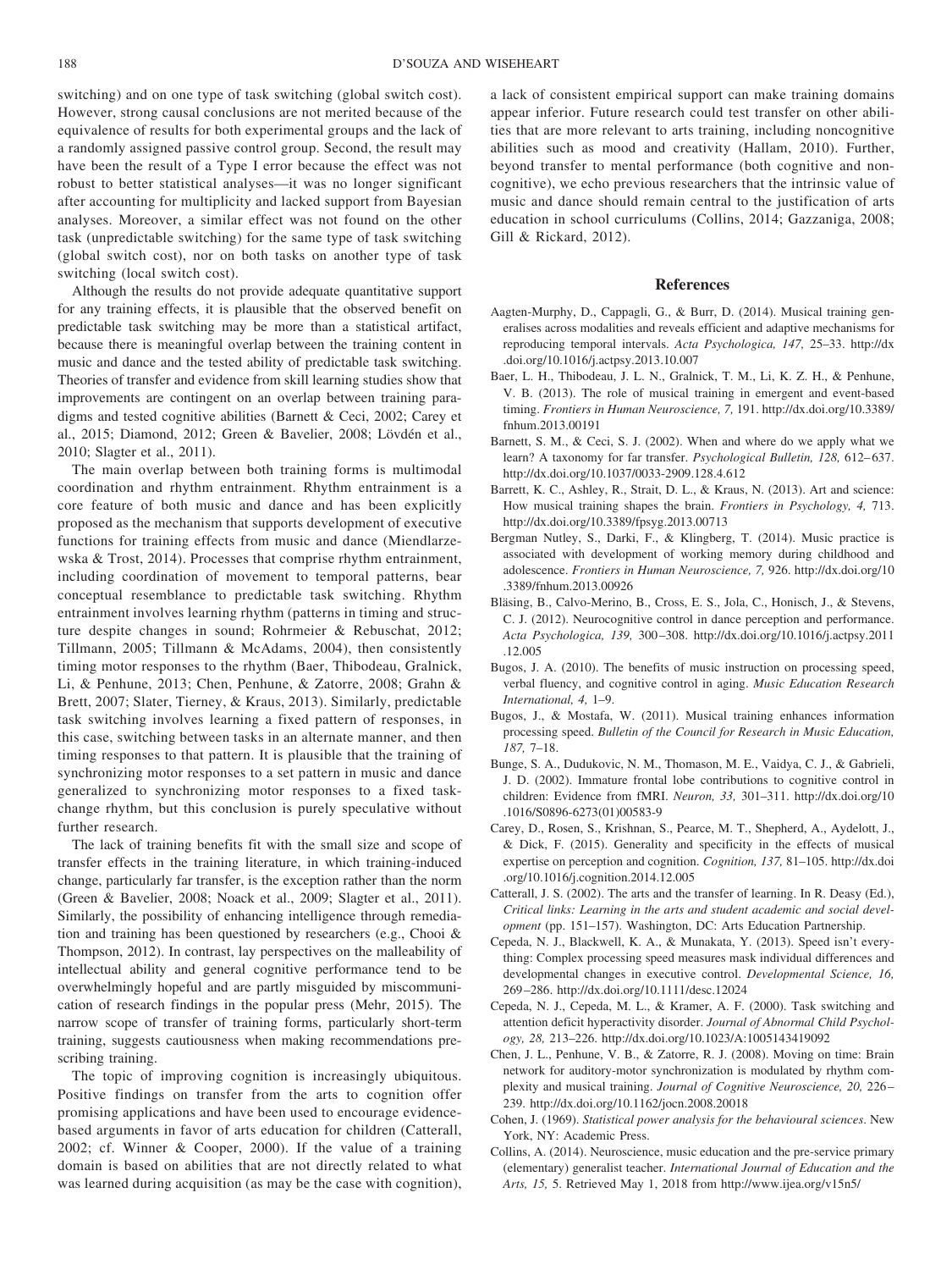- <span id="page-11-36"></span>Conway, A. R., Cowan, N., Bunting, M. F., Therriault, D. J., & Minkoff, S. R. (2002). A latent variable analysis of working memory capacity, short-term memory capacity, processing speed, and general fluid intelligence. *Intelligence, 30,* 163–183. [http://dx.doi.org/10.1016/S0160-2896\(01\)00096-4](http://dx.doi.org/10.1016/S0160-2896%2801%2900096-4)
- <span id="page-11-20"></span>Coubard, O. A., Duretz, S., Lefebvre, V., Lapalus, P., & Ferrufino, L. (2011). Practice of contemporary dance improves cognitive flexibility in aging. *Frontiers in Aging Neuroscience, 3,* 13. [http://dx.doi.org/10.3389/fnagi](http://dx.doi.org/10.3389/fnagi.2011.00013) [.2011.00013](http://dx.doi.org/10.3389/fnagi.2011.00013)
- <span id="page-11-11"></span>Cox, H. A., & Stephens, L. J. (2006). The effect of music participation on mathematical achievement and overall academic achievement of high school students. *International Journal of Mathematical Education in Science and Technology, 37,* 757–763.<http://dx.doi.org/10.1080/002077390500137811>
- <span id="page-11-40"></span>Chooi, W.-T., & Thompson, L. A. (2012). Working memory training does not improve intelligence in healthy young adults. *Intelligence, 40,* 531–542. <http://dx.doi.org/10.1016/j.intell.2012.07.004>
- <span id="page-11-33"></span>Cragg, L., & Nation, K. (2007). Self-ordered pointing as a test of working memory in typically developing children. *Memory, 15,* 526–535. [http://dx](http://dx.doi.org/10.1080/09658210701390750) [.doi.org/10.1080/09658210701390750](http://dx.doi.org/10.1080/09658210701390750)
- <span id="page-11-14"></span>Črnčec, R., Wilson, S. J., & Prior, M. (2006). The cognitive and academic benefits of music to children: Facts and fiction. *Educational Psychology, 26,* 579–594.<http://dx.doi.org/10.1080/01443410500342542>
- <span id="page-11-28"></span>Cumming, G. (2012). *Understanding the new statistics: Effect sizes, confidence intervals, and meta-analysis*. New York, NY: Routledge.
- <span id="page-11-29"></span>Cumming, G. (2013). *The new statistics: Estimation for better research*. Retrieved from<http://www.thenewstatistics.com>
- <span id="page-11-30"></span>Cumming, G. (2014). The new statistics: Why and how. *Psychological Science, 25,* 7–29.<http://dx.doi.org/10.1177/0956797613504966>
- <span id="page-11-31"></span>Cumming, G., & Finch, S. (2005). Inference by eye: Confidence intervals and how to read pictures of data. *American Psychologist, 60,* 170–180. [http://](http://dx.doi.org/10.1037/0003-066X.60.2.170) [dx.doi.org/10.1037/0003-066X.60.2.170](http://dx.doi.org/10.1037/0003-066X.60.2.170)
- <span id="page-11-6"></span>Degé, F., Kubicek, C., & Schwarzer, G. (2011). Music lessons and intelligence: A relation mediated by executive functions. *Music Perception, 29,* 195–201.<http://dx.doi.org/10.1525/mp.2011.29.2.195>
- <span id="page-11-8"></span>Degé, F., Wehrum, S., Stark, R., & Schwarzer, G. (2011). The influence of two years of school music training in secondary school on visual and auditory memory. *European Journal of Developmental Psychology, 8,* 608–623. <http://dx.doi.org/10.1080/17405629.2011.590668>
- <span id="page-11-13"></span>Degé, F., Wehrum, S., Stark, R., & Schwarzer, G. (2014). Music lessons and academic self-concept in 12- to 14-year-old children. *Musicae Scientiae, 18,* 203–215.<http://dx.doi.org/10.1177/1029864914523283>
- <span id="page-11-21"></span>Dhami, P., Moreno, S., & DeSouza, J. F. (2015). New framework for rehabilitation-fusion of cognitive and physical rehabilitation: The hope for dancing. *Frontiers in Psychology, 5,* 1478. [http://dx.doi.org/10.3389/fpsyg](http://dx.doi.org/10.3389/fpsyg.2014.01478) [.2014.01478](http://dx.doi.org/10.3389/fpsyg.2014.01478)
- <span id="page-11-38"></span>Diamond, A. (2012). Activities and programs that improve children's executive functions. *Current Directions in Psychological Science, 21,* 335–341. <http://dx.doi.org/10.1177/0963721412453722>
- <span id="page-11-3"></span>Diamond, A. (2013). Executive functions. *Annual Review of Psychology, 64,* 135–168.<http://dx.doi.org/10.1146/annurev-psych-113011-143750>
- <span id="page-11-4"></span>Diamond, A., & Lee, K. (2011). Interventions shown to aid executive function development in children 4 to 12 years old. *Science, 333,* 959–964. [http://](http://dx.doi.org/10.1126/science.1204529) [dx.doi.org/10.1126/science.1204529](http://dx.doi.org/10.1126/science.1204529)
- <span id="page-11-26"></span>Dimitrov, D. M., & Rumrill, P. D., Jr. (2003). Pretest-posttest designs and measurement of change. *Work: Journal of Prevention, Assessment & Rehabilitation, 20,* 159–165.
- <span id="page-11-16"></span>Dumont, E., Syurina, E. V., Feron, F. J. M., & van Hooren, S. (2017). Music interventions and child development: A critical review and future directions. *Frontiers in Psychology, 8,* 1694. [http://dx.doi.org/10.3389/fpsyg.2017](http://dx.doi.org/10.3389/fpsyg.2017.01694) [.01694](http://dx.doi.org/10.3389/fpsyg.2017.01694)
- <span id="page-11-18"></span>D'Souza, A. A., Moradzadeh, L., & Wiseheart, M. (in press). Musical training, bilingualism, and executive function: Working memory and inhibitory control. *Cognitive Research: Principles and Implications*.
- <span id="page-11-0"></span>D'Souza, A., & Wiseheart, M. (2018). *Cognitive effects of music and dance training in children* (ICPSR37080.v1) [Data set]. Ann Arbor, MI. Inter-University Consortium for Political and Social Research. [http://dx.doi.org/](http://dx.doi.org/10.3886/ICPSR37080.v1) [10.3886/ICPSR37080.v1](http://dx.doi.org/10.3886/ICPSR37080.v1)
- <span id="page-11-32"></span>Dunn, L. M., Dunn, D. M., & Lenhard, A. (2015). *Peabody picture vocabulary test: PPVT 4*. Bloomington, MN: Pearson Assessments.
- <span id="page-11-27"></span>Edwards, J. R. (2001). Ten difference score myths. *Organizational Research Methods, 4,* 265–287.<http://dx.doi.org/10.1177/109442810143005>
- <span id="page-11-12"></span>Fitzpatrick, K. R. (2006). The effect of instrumental music participation and socioeconomic status on Ohio fourth-, sixth-, and ninth-grade proficiency test performance. *Journal of Research in Music Education, 54,* 73–84. <http://dx.doi.org/10.1177/002242940605400106>
- <span id="page-11-22"></span>Foster, P. P. (2013). How does dancing promote brain reconditioning in the elderly? *Frontiers in Aging Neuroscience, 5,* 4. [http://dx.doi.org/10.3389/](http://dx.doi.org/10.3389/fnagi.2013.00004) [fnagi.2013.00004](http://dx.doi.org/10.3389/fnagi.2013.00004)
- <span id="page-11-34"></span>Friedman, N. P., Miyake, A., Corley, R. P., Young, S. E., Defries, J. C., & Hewitt, J. K. (2006). Not all executive functions are related to intelligence. *Psychological Science, 17,* 172–179. [http://dx.doi.org/10.1111/j.1467-9280](http://dx.doi.org/10.1111/j.1467-9280.2006.01681.x) [.2006.01681.x](http://dx.doi.org/10.1111/j.1467-9280.2006.01681.x)
- <span id="page-11-35"></span>Fristoe, N. M., Salthouse, T. A., & Woodard, J. L. (1997). Examination of age-related deficits on the Wisconsin Card Sorting Test. *Neuropsychology, 11,* 428–436.<http://dx.doi.org/10.1037/0894-4105.11.3.428>
- <span id="page-11-17"></span>Gazzaniga, M. (2008). Arts and cognition: Findings hint at relationships. In M. deLong & T. Wichmann (Eds.), *Learning, arts, and the brain: The Dana Consortium report on arts and cognition* (pp. v–viii). New York, NY: Dana Press.
- <span id="page-11-37"></span>George, E. M., & Coch, D. (2011). Music training and working memory: An ERP study. *Neuropsychologia, 49,* 1083–1094. [http://dx.doi.org/10.1016/j](http://dx.doi.org/10.1016/j.neuropsychologia.2011.02.001) [.neuropsychologia.2011.02.001](http://dx.doi.org/10.1016/j.neuropsychologia.2011.02.001)
- <span id="page-11-42"></span>Gill, A., & Rickard, N. S. (2012). Non-music benefits of school-based music training. In N. S. Rickard & K. McFerran (Eds.), *Lifelong engagement with music: Benefits for mental health and well-being*. New York, NY: Nova Science Publishers.
- <span id="page-11-19"></span>Gondola, J. C. (1987). The effects of a single bout of aerobic exercise on selected tests of creativity. *Journal of Social Behavior and Personality, 2,* 275–278.
- <span id="page-11-25"></span>Graham, J. W. (2009). Missing data analysis: Making it work in the real world. *Annual Review of Psychology, 60,* 549–576. [http://dx.doi.org/10.1146/](http://dx.doi.org/10.1146/annurev.psych.58.110405.085530) [annurev.psych.58.110405.085530](http://dx.doi.org/10.1146/annurev.psych.58.110405.085530)
- <span id="page-11-24"></span>Graham, J. W., Olchowski, A. E., & Gilreath, T. D. (2007). How many imputations are really needed? Some practical clarifications of multiple imputation theory. *Prevention Science, 8,* 206–213. [http://dx.doi.org/10](http://dx.doi.org/10.1007/s11121-007-0070-9) [.1007/s11121-007-0070-9](http://dx.doi.org/10.1007/s11121-007-0070-9)
- <span id="page-11-39"></span>Grahn, J. A., & Brett, M. (2007). Rhythm and beat perception in motor areas of the brain. *Journal of Cognitive Neuroscience, 19,* 893–906. [http://dx.doi](http://dx.doi.org/10.1162/jocn.2007.19.5.893) [.org/10.1162/jocn.2007.19.5.893](http://dx.doi.org/10.1162/jocn.2007.19.5.893)
- <span id="page-11-2"></span>Green, C. S., & Bavelier, D. (2008). Exercising your brain: A review of human brain plasticity and training-induced learning. *Psychology and Aging, 23,* 692–701.<http://dx.doi.org/10.1037/a0014345>
- <span id="page-11-41"></span>Hallam, S. (2010). The power of music: Its impact on the intellectual, social and personal development of children and young people. *International Journal of Music Education, 28,* 269–289. [http://dx.doi.org/10.1177/](http://dx.doi.org/10.1177/0255761410370658) [0255761410370658](http://dx.doi.org/10.1177/0255761410370658)
- <span id="page-11-23"></span>Hamacher, D., Hamacher, D., Rehfeld, K., Hökelmann, A., & Schega, L. (2015). The effect of a six-month dancing program on motor-cognitive dual-task performance in older adults. *Journal of Aging and Physical Activity, 23,* 647–652.<http://dx.doi.org/10.1123/japa.2014-0067>
- <span id="page-11-9"></span>Hanna-Pladdy, B., & MacKay, A. (2011). The relation between instrumental musical activity and cognitive aging. *Neuropsychology, 25,* 378–386. [http://](http://dx.doi.org/10.1037/a0021895) [dx.doi.org/10.1037/a0021895](http://dx.doi.org/10.1037/a0021895)
- <span id="page-11-5"></span>Hannon, E. E., & Trainor, L. J. (2007). Music acquisition: Effects of enculturation and formal training on development. *Trends in Cognitive Sciences, 11,* 466–472.<http://dx.doi.org/10.1016/j.tics.2007.08.008>
- <span id="page-11-7"></span>Hansen, M., Wallentin, M., & Vuust, P. (2013). Working memory and musical competence of musicians and non-musicians. *Psychology of Music, 41,* 779–793.<http://dx.doi.org/10.1177/0305735612452186>
- <span id="page-11-15"></span>Hargreaves, D. J., & Aksentijevic, A. (2011). Music, IQ, and the executive function. *British Journal of Psychology, 102,* 306–308. [http://dx.doi.org/10](http://dx.doi.org/10.1111/j.2044-8295.2011.02029.x) [.1111/j.2044-8295.2011.02029.x](http://dx.doi.org/10.1111/j.2044-8295.2011.02029.x)
- <span id="page-11-10"></span>Isaacs, T., & Trofimovich, P. (2011). Phonological memory, attention control, and musical ability: Effects of individual differences on rater judgments of second language speech. *Applied Psycholinguistics, 32,* 113–140. [http://dx](http://dx.doi.org/10.1017/S0142716410000317) [.doi.org/10.1017/S0142716410000317](http://dx.doi.org/10.1017/S0142716410000317)
- <span id="page-11-1"></span>Jäncke, L. (2009). Music drives brain plasticity. *F1000 Biology Reports, 1,* 78.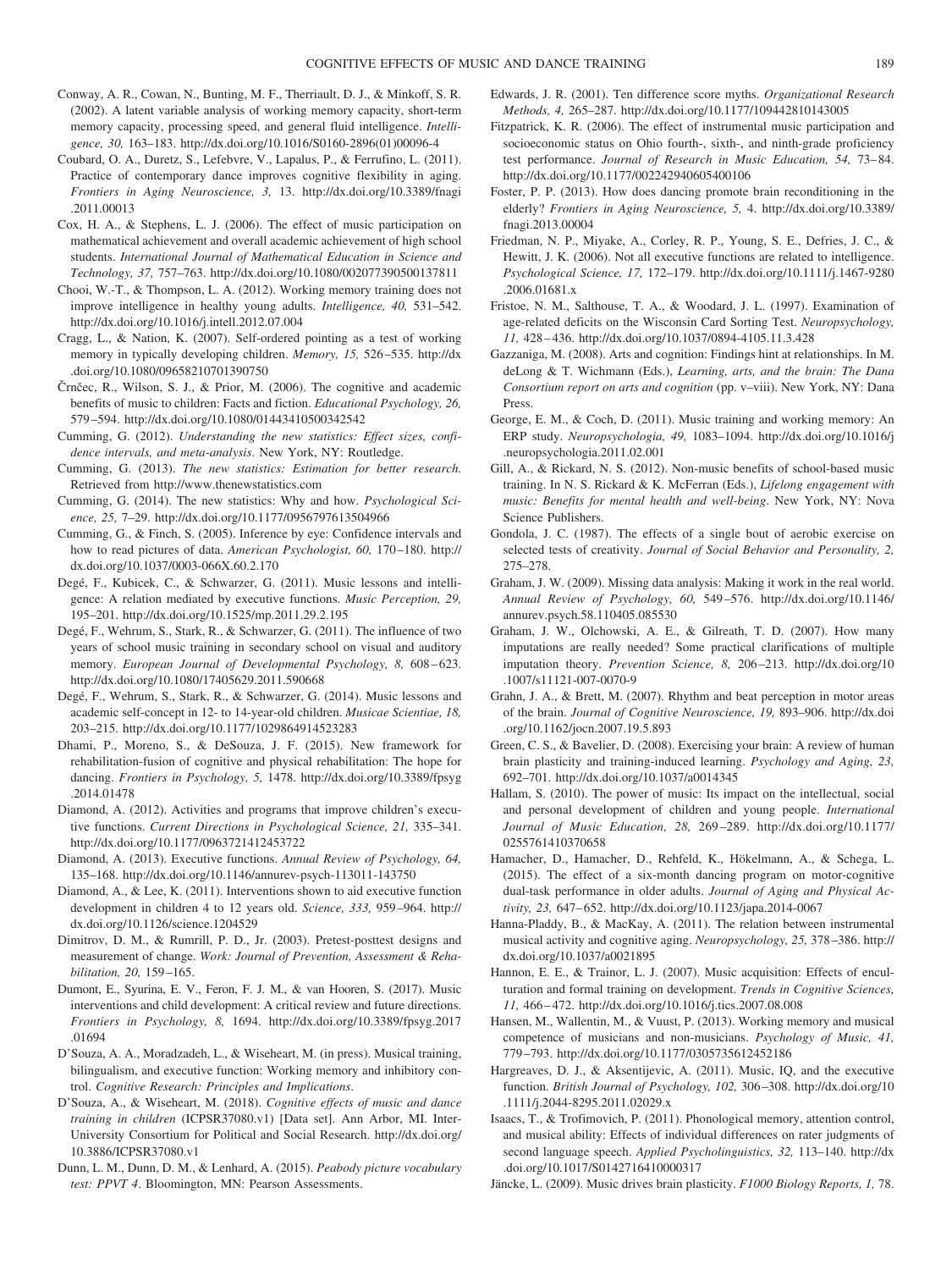- <span id="page-12-8"></span>Janus, M., Lee, Y., Moreno, S., & Bialystok, E. (2016). Effects of short term music and second language training on executive control. *Journal of Experimental Child Psychology, 144,* 84–97. [http://dx.doi.org/10.1016/j.jecp](http://dx.doi.org/10.1016/j.jecp.2015.11.009) [.2015.11.009](http://dx.doi.org/10.1016/j.jecp.2015.11.009)
- <span id="page-12-31"></span>Jarosz, A. F., & Wiley, J. (2014). What are the odds? A practical guide to computing and reporting Bayes factors. *Journal of Problem Solving, 7,* 2–9. <http://dx.doi.org/10.7771/1932-6246.1167>
- <span id="page-12-9"></span>Joret, M.-E., Germeys, F., & Gidron, Y. (2017). Cognitive inhibitory control in children following early childhood music education. *Musicae Scientiae, 21,* 303–315.<http://dx.doi.org/10.1177/1029864916655477>
- <span id="page-12-38"></span>Jurado, M. B., & Rosselli, M. (2007). The elusive nature of executive functions: A review of our current understanding. *Neuropsychology Review, 17,* 213–233.<http://dx.doi.org/10.1007/s11065-007-9040-z>
- <span id="page-12-17"></span>Kaganovich, N., Kim, J., Herring, C., Schumaker, J., Macpherson, M., & Weber-Fox, C. (2013). Musicians show general enhancement of complex sound encoding and better inhibition of irrelevant auditory change in music: An ERP study. *European Journal of Neuroscience, 37,* 1295–1307. [http://](http://dx.doi.org/10.1111/ejn.12110) [dx.doi.org/10.1111/ejn.12110](http://dx.doi.org/10.1111/ejn.12110)
- <span id="page-12-25"></span>Kattenstroth, J.-C., Kalisch, T., Holt, S., Tegenthoff, M., & Dinse, H. R. (2013). Six months of dance intervention enhances postural, sensorimotor, and cognitive performance in elderly without affecting cardio-respiratory functions. *Frontiers in Aging Neuroscience, 5,* 5. [http://dx.doi.org/10.3389/](http://dx.doi.org/10.3389/fnagi.2013.00005) [fnagi.2013.00005](http://dx.doi.org/10.3389/fnagi.2013.00005)
- <span id="page-12-26"></span>Kattenstroth, J.-C., Kolankowska, I., Kalisch, T., & Dinse, H. R. (2010). Superior sensory, motor, and cognitive performance in elderly individuals with multi-year dancing activities. *Frontiers in Aging Neuroscience, 2,* 31.
- <span id="page-12-34"></span>Kaufman, A. S., & Kaufman, N. L. (2004). *Kaufman brief intelligence test* (2nd ed.). San Antonio, TX: Pearson Assessments.
- <span id="page-12-29"></span>Keinänen, M., Hetland, L., & Winner, E. (2000). Teaching cognitive skill through dance: Evidence for near but not far transfer. *Journal of Aesthetic Education, 34,* 295–306.<http://dx.doi.org/10.2307/3333646>
- <span id="page-12-27"></span>Kimura, K., & Hozumi, N. (2012). Investigating the acute effect of an aerobic dance exercise program on neuro-cognitive function in the elderly. *Psychology of Sport and Exercise, 13,* 623–629. [http://dx.doi.org/10.1016/j](http://dx.doi.org/10.1016/j.psychsport.2012.04.001) [.psychsport.2012.04.001](http://dx.doi.org/10.1016/j.psychsport.2012.04.001)
- <span id="page-12-33"></span>Kline, P. (2013). *Handbook of psychological testing* (2nd ed.). London, UK: Routledge.
- <span id="page-12-7"></span>Lee, Y., Lu, M., & Ko, H. (2007). Effects of skill training on working memory capacity. *Learning and Instruction, 17,* 336–344. [http://dx.doi.org/10.1016/](http://dx.doi.org/10.1016/j.learninstruc.2007.02.010) [j.learninstruc.2007.02.010](http://dx.doi.org/10.1016/j.learninstruc.2007.02.010)
- <span id="page-12-37"></span>Li, Z. (2014). Non-randomized trial: A tutorial. *Wiley StatsRef: Statistics Reference Online*.<http://dx.doi.org/10.1002/9781118445112.stat07113>
- <span id="page-12-18"></span>Loehr, J. D., Kourtis, D., Vesper, C., Sebanz, N., & Knoblich, G. (2013). Monitoring individual and joint action outcomes in duet music performance. *Journal of Cognitive Neuroscience, 25,* 1049–1061. [http://dx.doi.org/10](http://dx.doi.org/10.1162/jocn_a_00388) [.1162/jocn\\_a\\_00388](http://dx.doi.org/10.1162/jocn_a_00388)
- <span id="page-12-19"></span>Loehr, J. D., Large, E. W., & Palmer, C. (2011). Temporal coordination and adaptation to rate change in music performance. *Journal of Experimental Psychology: Human Perception and Performance, 37,* 1292–1309. [http://dx](http://dx.doi.org/10.1037/a0023102) [.doi.org/10.1037/a0023102](http://dx.doi.org/10.1037/a0023102)
- <span id="page-12-2"></span>Lövdén, M., Bäckman, L., Lindenberger, U., Schaefer, S., & Schmiedek, F. (2010). A theoretical framework for the study of adult cognitive plasticity. *Psychological Bulletin, 136,* 659–676.<http://dx.doi.org/10.1037/a0020080>
- <span id="page-12-28"></span>McKee, K. E., & Hackney, M. E. (2013). The effects of adapted tango on spatial cognition and disease severity in Parkinson's disease. *Journal of Motor Behavior, 45,* 519–529. [http://dx.doi.org/10.1080/00222895.2013](http://dx.doi.org/10.1080/00222895.2013.834288) [.834288](http://dx.doi.org/10.1080/00222895.2013.834288)
- <span id="page-12-1"></span>Mehr, S. A. (2015). Miscommunication of science: Music cognition research in the popular press. *Frontiers in Psychology, 6,* 988. [http://dx.doi.org/10](http://dx.doi.org/10.3389/fpsyg.2015.00988) [.3389/fpsyg.2015.00988](http://dx.doi.org/10.3389/fpsyg.2015.00988)
- <span id="page-12-5"></span>Mehr, S. A., Schachner, A., Katz, R. C., & Spelke, E. S. (2013). Two randomized trials provide no consistent evidence for nonmusical cognitive benefits of brief preschool music enrichment. *PLoS ONE, 8*(12), e82007. <http://dx.doi.org/10.1371/journal.pone.0082007>
- <span id="page-12-11"></span>Merrett, D. L., Peretz, I., & Wilson, S. J. (2013). Moderating variables of music training-induced neuroplasticity: A review and discussion. *Frontiers in Psychology, 4,* 606.<http://dx.doi.org/10.3389/fpsyg.2013.00606>
- <span id="page-12-22"></span>Miendlarzewska, E. A., & Trost, W. J. (2014). How musical training affects cognitive development: Rhythm, reward and other modulating variables. *Frontiers in Neuroscience, 7,* 279. [http://dx.doi.org/10.3389/fnins.2013](http://dx.doi.org/10.3389/fnins.2013.00279) [.00279](http://dx.doi.org/10.3389/fnins.2013.00279)
- <span id="page-12-6"></span>Miyake, A., Friedman, N. P., Emerson, M. J., Witzki, A. H., Howerter, A., & Wager, T. D. (2000). The unity and diversity of executive functions and their contributions to complex "frontal lobe" tasks: A latent variable analysis. *Cognitive Psychology, 41,* 49–100. [http://dx.doi.org/10.1006/cogp](http://dx.doi.org/10.1006/cogp.1999.0734) [.1999.0734](http://dx.doi.org/10.1006/cogp.1999.0734)
- <span id="page-12-13"></span>Moradzadeh, L., Blumenthal, G., & Wiseheart, M. (2015). Musical training, bilingualism, and executive function: A closer look at task switching and dual-task performance. *Cognitive Science, 39,* 992–1020. [http://dx.doi.org/](http://dx.doi.org/10.1111/cogs.12183) [10.1111/cogs.12183](http://dx.doi.org/10.1111/cogs.12183)
- <span id="page-12-36"></span>Moreau, D., & Conway, A. R. (2013). Cognitive enhancement: A comparative review of computerized and athletic training programs. *International Review of Sport and Exercise Psychology, 6,* 155–183. [http://dx.doi.org/10.1080/](http://dx.doi.org/10.1080/1750984X.2012.758763) [1750984X.2012.758763](http://dx.doi.org/10.1080/1750984X.2012.758763)
- <span id="page-12-12"></span>Moreno, S., Bialystok, E., Barac, R., Schellenberg, E. G., Cepeda, N. J., & Chau, T. (2011). Short-term music training enhances verbal intelligence and executive function. *Psychological Science, 22,* 1425–1433. [http://dx.doi.org/](http://dx.doi.org/10.1177/0956797611416999) [10.1177/0956797611416999](http://dx.doi.org/10.1177/0956797611416999)
- <span id="page-12-15"></span>Moreno, S., & Bidelman, G. M. (2014). Examining neural plasticity and cognitive benefit through the unique lens of musical training. *Hearing Research, 308,* 84–97.<http://dx.doi.org/10.1016/j.heares.2013.09.012>
- <span id="page-12-3"></span>Morris, C. D., Bransford, J. D., & Franks, J. J. (1977). Levels of processing versus transfer appropriate processing. *Journal of Verbal Learning & Verbal Behavior, 16,* 519–533. [http://dx.doi.org/10.1016/S0022-5371\(77\)80016-9](http://dx.doi.org/10.1016/S0022-5371%2877%2980016-9)
- <span id="page-12-10"></span>Mosing, M. A., Madison, G., Pedersen, N. L., & Ullén, F. (2016). Investigating cognitive transfer within the framework of music practice: Genetic pleiotropy rather than causality. *Developmental Science, 19,* 504–512. [http://dx](http://dx.doi.org/10.1111/desc.12306) [.doi.org/10.1111/desc.12306](http://dx.doi.org/10.1111/desc.12306)
- <span id="page-12-0"></span>Münte, T. F., Altenmüller, E., & Jäncke, L. (2002). The musician's brain as a model of neuroplasticity. *Nature Reviews Neuroscience, 3,* 473–478. [http://](http://dx.doi.org/10.1038/nrn843) [dx.doi.org/10.1038/nrn843](http://dx.doi.org/10.1038/nrn843)
- <span id="page-12-21"></span>Neville, H., Andersson, A., Bagdade, O., Bell, T., Currin, J., Fanning, J.,... Sabourin, L. (2008). Effects of music training on brain and cognitive development in under-privileged 3- to 5-year-old children: Preliminary results. In B. Rich & C. Asbury (Eds.), *Learning, arts, and the brain: The Dana Consortium report on arts and cognition* (pp. 105–106). New York, NY: Dana Press.
- <span id="page-12-32"></span>Nickerson, R. S. (2000). Null hypothesis significance testing: A review of an old and continuing controversy. *Psychological Methods, 5,* 241–301. [http://](http://dx.doi.org/10.1037/1082-989X.5.2.241) [dx.doi.org/10.1037/1082-989X.5.2.241](http://dx.doi.org/10.1037/1082-989X.5.2.241)
- <span id="page-12-4"></span>Noack, H., Lövdén, M., Schmiedek, F., & Lindenberger, U. (2009). Cognitive plasticity in adulthood and old age: Gauging the generality of cognitive intervention effects. *Restorative Neurology and Neuroscience, 27,* 435–453.
- <span id="page-12-30"></span>Olsson, C. J. (2012). Dancing combines the essence for successful aging. *Frontiers in Neuroscience, 6,* 155. [http://dx.doi.org/10.3389/fnins.2012](http://dx.doi.org/10.3389/fnins.2012.00155) [.00155](http://dx.doi.org/10.3389/fnins.2012.00155)
- <span id="page-12-14"></span>Ontario Ministry of Education. (2009). The Ontario Curriculum. Grades 1–8: The Arts, 2009 (revised). Retrieved from [http://www.edu.gov.on.ca/eng/](http://www.edu.gov.on.ca/eng/curriculum/elementary/arts.html) [curriculum/elementary/arts.html](http://www.edu.gov.on.ca/eng/curriculum/elementary/arts.html)
- <span id="page-12-24"></span>Opacic, T., Stevens, C., & Tillmann, B. (2009). Unspoken knowledge: Implicit learning of structured human dance movement. *Journal of Experimental Psychology: Learning, Memory, and Cognition, 35,* 1570–1577. [http://dx](http://dx.doi.org/10.1037/a0017244) [.doi.org/10.1037/a0017244](http://dx.doi.org/10.1037/a0017244)
- <span id="page-12-35"></span>Paap, K. R., & Sawi, O. (2014). Bilingual advantages in executive functioning: Problems in convergent validity, discriminant validity, and the identification of the theoretical constructs. *Frontiers in Psychology, 5,* 962. [http://dx.doi](http://dx.doi.org/10.3389/fpsyg.2014.00962) [.org/10.3389/fpsyg.2014.00962](http://dx.doi.org/10.3389/fpsyg.2014.00962)
- <span id="page-12-20"></span>Palmer, C., & Deutsch, D. (2013). Music performance: Movement and coordination. *Psychology of Music, 3,* 405–422.
- <span id="page-12-16"></span>Pearce, M., & Rohrmeier, M. (2012). Music cognition and the cognitive sciences. *Topics in Cognitive Science, 4,* 468–484. [http://dx.doi.org/10](http://dx.doi.org/10.1111/j.1756-8765.2012.01226.x) [.1111/j.1756-8765.2012.01226.x](http://dx.doi.org/10.1111/j.1756-8765.2012.01226.x)
- <span id="page-12-23"></span>Portowitz, A., Lichtenstein, O., Egorova, L., & Brand, E. (2009). Underlying mechanisms linking music education and cognitive modifiability. *Research*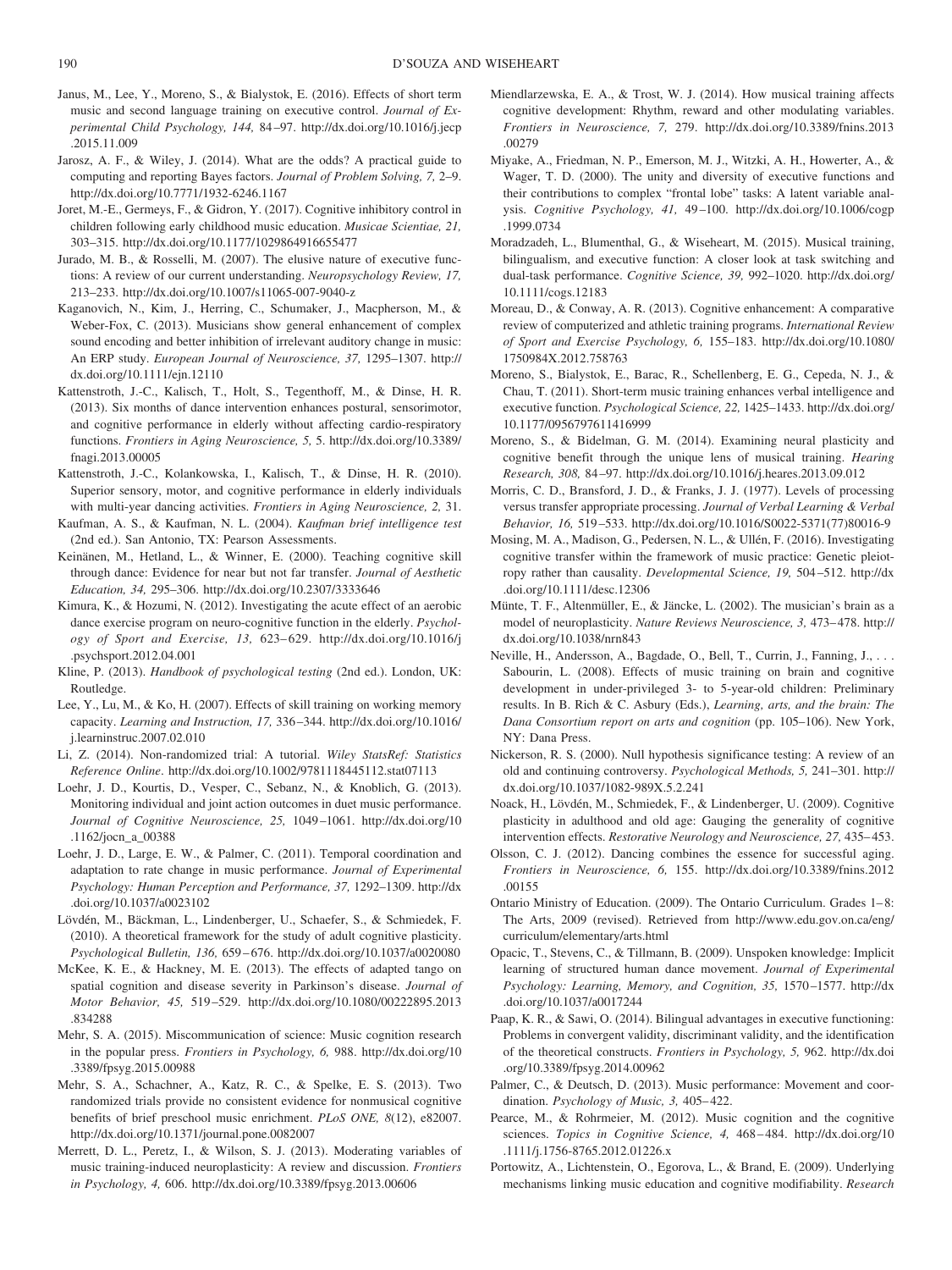*Studies in Music Education, 31,* 107–128. [http://dx.doi.org/10.1177/](http://dx.doi.org/10.1177/1321103X09344378) [1321103X09344378](http://dx.doi.org/10.1177/1321103X09344378)

<span id="page-13-11"></span>Roden, I., Grube, D., Bongard, S., & Kreutz, G. (2014). Does music training enhance working memory performance? Findings from a quasiexperimental longitudinal study. *Psychology of Music, 42,* 284–298. [http://](http://dx.doi.org/10.1177/0305735612471239) [dx.doi.org/10.1177/0305735612471239](http://dx.doi.org/10.1177/0305735612471239)

<span id="page-13-15"></span>Roden, I., Könen, T., Bongard, S., Frankenberg, E., Friedrich, E. K., & Kreutz, G. (2014). Effects of music training on attention, processing speed and cognitive music abilities—Findings from a longitudinal study. *Applied Cognitive Psychology, 28,* 545–557.<http://dx.doi.org/10.1002/acp.3034>

<span id="page-13-0"></span>Rodrigues, A. C., Loureiro, M. A., & Caramelli, P. (2010). Musical training, neuroplasticity and cognition. *Dementia & Neuropsychologia, 4,* 277–286. <http://dx.doi.org/10.1590/S1980-57642010DN40400005>

- <span id="page-13-26"></span>Rogosa, D. R., & Willett, J. B. (1983). Demonstrating the reliability of the difference score in the measurement of change. *Journal of Educational Measurement, 20,* 335–343. [http://dx.doi.org/10.1111/j.1745-3984.1983](http://dx.doi.org/10.1111/j.1745-3984.1983.tb00211.x) [.tb00211.x](http://dx.doi.org/10.1111/j.1745-3984.1983.tb00211.x)
- <span id="page-13-32"></span>Rohrmeier, M., & Rebuschat, P. (2012). Implicit learning and acquisition of music. *Topics in Cognitive Science, 4,* 525–553. [http://dx.doi.org/10.1111/](http://dx.doi.org/10.1111/j.1756-8765.2012.01223.x) [j.1756-8765.2012.01223.x](http://dx.doi.org/10.1111/j.1756-8765.2012.01223.x)
- <span id="page-13-2"></span>Royer, J. M., Mestre, J. P., & Dufresne, R. (2005). Introduction: Framing the transfer problem. In J. Mestre (Ed.), *Transfer of learning from a modern multidisciplinary perspective* (pp. vii–xxvii). Greenwich, CT: Information Age.
- <span id="page-13-17"></span>Sala, G., & Gobet, F. (2017a). Experts' memory superiority for domainspecific random material generalizes across fields of expertise: A metaanalysis. *Memory and Cognition, 45,* 183–193. [http://dx.doi.org/10.3758/](http://dx.doi.org/10.3758/s13421-016-0663-2) [s13421-016-0663-2](http://dx.doi.org/10.3758/s13421-016-0663-2)
- <span id="page-13-1"></span>Sala, G., & Gobet, F. (2017b). When the music's over: Does music skill training transfer to children's and young adolescents' cognitive and academic skills? A meta-analysis. *Educational Psychology Review, 20,* 55–67. <http://dx.doi.org/10.1016/j.edurev.2016.11.005>
- <span id="page-13-13"></span>Salthouse, T. A. (1993). Speed mediation of adult age differences in cognition. *Developmental Psychology, 29,* 722–738. [http://dx.doi.org/10.1037/0012-](http://dx.doi.org/10.1037/0012-1649.29.4.722) [1649.29.4.722](http://dx.doi.org/10.1037/0012-1649.29.4.722)
- <span id="page-13-30"></span>Salthouse, T. A. (1994). The nature of the influence of speed on adult age differences in cognition. *Developmental Psychology, 30,* 240–259. [http://dx](http://dx.doi.org/10.1037/0012-1649.30.2.240) [.doi.org/10.1037/0012-1649.30.2.240](http://dx.doi.org/10.1037/0012-1649.30.2.240)
- <span id="page-13-14"></span>Salthouse, T. A. (1996). The processing-speed theory of adult age differences in cognition. *Psychological Review, 103,* 403–428. [http://dx.doi.org/10](http://dx.doi.org/10.1037/0033-295X.103.3.403) [.1037/0033-295X.103.3.403](http://dx.doi.org/10.1037/0033-295X.103.3.403)
- <span id="page-13-31"></span>Salthouse, T. A., & Meinz, E. J. (1995). Aging, inhibition, working memory, and speed. *The Journals of Gerontology: Series B, Psychological Sciences and Social Sciences, 50B,* P297–P306. [http://dx.doi.org/10.1093/geronb/](http://dx.doi.org/10.1093/geronb/50B.6.P297) [50B.6.P297](http://dx.doi.org/10.1093/geronb/50B.6.P297)
- <span id="page-13-22"></span>Satoh, M., Ogawa, J., Tokita, T., Nakaguchi, N., Nakao, K., Kida, H., & Tomimoto, H. (2014). The effects of physical exercise with music on cognitive function of elderly people: Mihama-Kiho project. *PLoS ONE, 9* (4), e95230.<http://dx.doi.org/10.1371/journal.pone.0095230>

<span id="page-13-25"></span>Schafer, J. L. (1999). Multiple imputation: A primer. *Statistical Methods in Medical Research, 8,* 3–15.<http://dx.doi.org/10.1177/096228029900800102>

- <span id="page-13-8"></span>Schellenberg, E. G. (2004). Music lessons enhance IQ. *Psychological Science, 15,* 511–514.<http://dx.doi.org/10.1111/j.0956-7976.2004.00711.x>
- <span id="page-13-9"></span>Schellenberg, E. G. (2006). Long-term positive associations between music lessons and IQ. *Journal of Educational Psychology, 98,* 457–468. [http://dx](http://dx.doi.org/10.1037/0022-0663.98.2.457) [.doi.org/10.1037/0022-0663.98.2.457](http://dx.doi.org/10.1037/0022-0663.98.2.457)
- <span id="page-13-7"></span>Schellenberg, E. G. (2009). Musikunterricht, geistige Fähigkeiten und Sozialkompetenzen: Schlussfolgerungen und Unklarheiten [Music lessons, intellectual abilities, and social skills: Conclusions and confusionsReview of General PsychologyBundesministerium für Bildung und Forschung (Eds.), *Pauken mit Trompeten? Lassen sich Lernstrategien, Lernmotivation und soziale Kompetenzen durch Musikunterricht fördern?* (pp. 114–124). Bonn/ Berlin, Germany: Bundesministerium für Bildung und Forschung.
- <span id="page-13-10"></span>Schellenberg, E. G. (2011). Examining the association between music lessons and intelligence. *British Journal of Psychology, 102,* 283–302. [http://dx.doi](http://dx.doi.org/10.1111/j.2044-8295.2010.02000.x) [.org/10.1111/j.2044-8295.2010.02000.x](http://dx.doi.org/10.1111/j.2044-8295.2010.02000.x)
- <span id="page-13-6"></span>Schellenberg, E. G. (2016). Music training and nonmusical abilities. In S. Hallam, I. Cross, & M. Thaut (Eds.), *The Oxford handbook of music psychology* (2nd ed., pp. 415–429). Oxford, UK: Oxford University Press.
- <span id="page-13-16"></span>Schellenberg, E. G., & Winner, E. (2011). Music training and nonmusical abilities: Introduction. *Music Perception, 29,* 129–132. [http://dx.doi.org/10](http://dx.doi.org/10.1525/mp.2011.29.2.129) [.1525/mp.2011.29.2.129](http://dx.doi.org/10.1525/mp.2011.29.2.129)
- <span id="page-13-27"></span>Sedgwick, P. (2015a). Randomised controlled trials: Understanding effect sizes. *British Medical Journal, 350,* h1690. [http://dx.doi.org/10.1136/bmj](http://dx.doi.org/10.1136/bmj.h1690) [.h1690](http://dx.doi.org/10.1136/bmj.h1690)
- <span id="page-13-28"></span>Sedgwick, P. (2015b). Treatment effects and placebo effects. *British Medical Journal: British Medical Journal, 350,* h267. [http://dx.doi.org/10.1136/bmj](http://dx.doi.org/10.1136/bmj.h267) [.h267](http://dx.doi.org/10.1136/bmj.h267)
- <span id="page-13-18"></span>Seinfeld, S., Figueroa, H., Ortiz-Gil, J., & Sanchez-Vives, M. V. (2013). Effects of music learning and piano practice on cognitive function, mood and quality of life in older adults. *Frontiers in Psychology, 4,* 810. [http://](http://dx.doi.org/10.3389/fpsyg.2013.00810) [dx.doi.org/10.3389/fpsyg.2013.00810](http://dx.doi.org/10.3389/fpsyg.2013.00810)
- <span id="page-13-21"></span>Sevdalis, V., & Keller, P. E. (2011). Captured by motion: Dance, action understanding, and social cognition. *Brain and Cognition, 77,* 231–236. <http://dx.doi.org/10.1016/j.bandc.2011.08.005>
- <span id="page-13-3"></span>Singley, M. K., & Anderson, J. R. (1989). *The transfer of cognitive skill*. Cambridge, MA: Harvard University Press.
- <span id="page-13-5"></span>Slagter, H. A., Davidson, R. J., & Lutz, A. (2011). Mental training as a tool in the neuroscientific study of brain and cognitive plasticity. *Frontiers in Human Neuroscience, 5,* 17.<http://dx.doi.org/10.3389/fnhum.2011.00017>
- <span id="page-13-35"></span>Slater, J., Tierney, A., & Kraus, N. (2013). At-risk elementary school children with one year of classroom music instruction are better at keeping a beat. *PLoS ONE 8*(10), e77250.<http://dx.doi.org/10.1371/journal.pone.0077250>
- <span id="page-13-12"></span>Slevc, L. R., Davey, N. S., Buschkuehl, M., & Jaeggi, S. M. (2016). Tuning the mind: Exploring the connections between musical ability and executive functions. *Cognition, 152,* 199–211. [http://dx.doi.org/10.1016/j.cognition](http://dx.doi.org/10.1016/j.cognition.2016.03.017) [.2016.03.017](http://dx.doi.org/10.1016/j.cognition.2016.03.017)
- <span id="page-13-23"></span>Statistics Canada. (2007a). Aurora, Ontario (Code3519046) [Table]. 2006 Community Profiles. 2006 Census. Statistics Canada Catalogue no. 92–591- XWE. Retrieved from [http://www12.statcan.ca/census-recensement/2006/](http://www12.statcan.ca/census-recensement/2006/dp-pd/prof/92-591/index.cfm?Lang=E) [dp-pd/prof/92-591/index.cfm?Lang](http://www12.statcan.ca/census-recensement/2006/dp-pd/prof/92-591/index.cfm?Lang=E)-E
- <span id="page-13-24"></span>Statistics Canada. (2007b). Halton Hills, Ontario (Code3524015) [Table]. 2006 Community Profiles. 2006 Census. Statistics Canada Catalogue no. 92–591- XWE. Retrieved from [http://www12.statcan.ca/census-recensement/2006/](http://www12.statcan.ca/census-recensement/2006/dp-pd/prof/92-591/index.cfm?Lang=E) [dp-pd/prof/92-591/index.cfm?Lang](http://www12.statcan.ca/census-recensement/2006/dp-pd/prof/92-591/index.cfm?Lang=E)-E
- <span id="page-13-20"></span>Strait, D. L., Slater, J., O'Connell, S., & Kraus, N. (2015). Music training relates to the development of neural mechanisms of selective auditory attention. *Developmental Cognitive Neuroscience, 12,* 94–104. [http://dx.doi](http://dx.doi.org/10.1016/j.dcn.2015.01.001) [.org/10.1016/j.dcn.2015.01.001](http://dx.doi.org/10.1016/j.dcn.2015.01.001)
- <span id="page-13-33"></span>Tillmann, B. (2005). Implicit investigations of tonal knowledge in nonmusician listeners. *Annals of the New York Academy of Sciences, 1060,* 100–110. <http://dx.doi.org/10.1196/annals.1360.007>
- <span id="page-13-4"></span>Thorndike, E. L., & Woodworth, R. S. (1901). The influence of improvement in one mental function upon the efficiency of other functions (I). *Psychological Review, 8,* 247–261.<http://dx.doi.org/10.1037/h0074898>
- <span id="page-13-34"></span>Tillmann, B., & McAdams, S. (2004). Implicit learning of musical timbre sequences: Statistical regularities confronted with acoustical (dis)similarities. *Journal of Experimental Psychology: Learning, Memory, and Cognition, 30,* 1131–1142.<http://dx.doi.org/10.1037/0278-7393.30.5.1131>
- Van Ginkel, J. R. (2010). *SPSS syntax for applying rules for combining multivariate estimates in multiple imputation*. MI-MUL2.sps [Computer software]. Retrieved from [http://www.socialsciences.leiden.edu/educatio](http://www.socialsciences.leiden.edu/educationandchildstudies/childandfamilystudies/organisation/staffcfs/van-ginkel.html)[nandchildstudies/childandfamilystudies/organisation/staffcfs/van-ginkel.html](http://www.socialsciences.leiden.edu/educationandchildstudies/childandfamilystudies/organisation/staffcfs/van-ginkel.html)
- Van Ginkel, J. R., & Kroonenberg, P. M. (2014). Analysis of variance of multiply imputed data. *Multivariate Behavioral Research, 49,* 78–91. [http://](http://dx.doi.org/10.1080/00273171.2013.855890) [dx.doi.org/10.1080/00273171.2013.855890](http://dx.doi.org/10.1080/00273171.2013.855890)
- <span id="page-13-19"></span>Verghese, J. (2006). Cognitive and mobility profile of older social dancers. *Journal of the American Geriatrics Society, 54,* 1241–1244. [http://dx.doi](http://dx.doi.org/10.1111/j.1532-5415.2006.00808.x) [.org/10.1111/j.1532-5415.2006.00808.x](http://dx.doi.org/10.1111/j.1532-5415.2006.00808.x)
- Wechsler, D. (1991). *Manual for Wechsler Intelligence Scale for Children*. (3rd ed.). San Antonio, TX: The Psychological Corporation.
- <span id="page-13-29"></span>Williams, P. E., Weiss, L. G., & Rolfhus, E. L. (2003). *Psychometric properties* (WISC–IV Tech. Rep. No. 2). San Antonio, TX: Psychological Corporation.